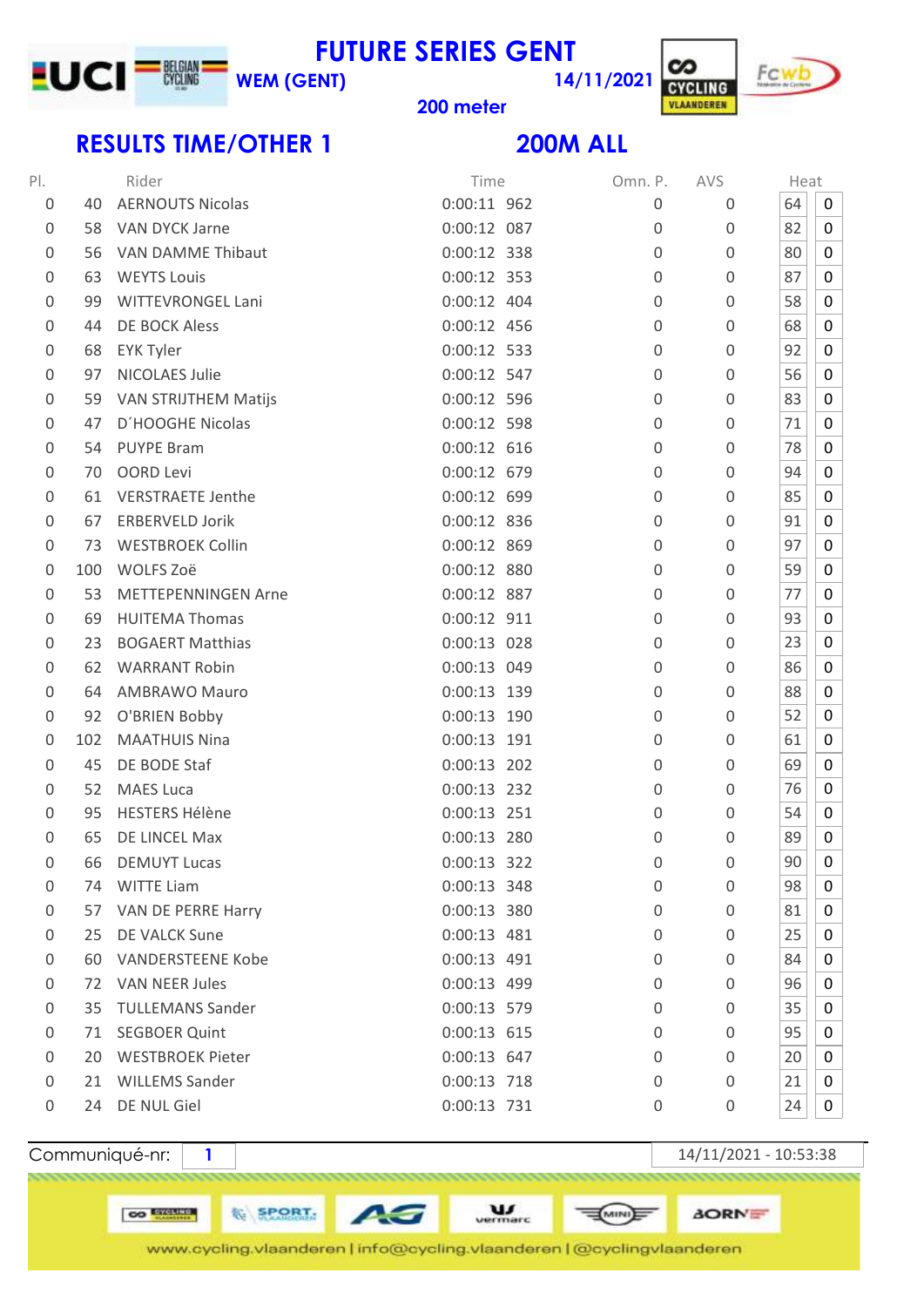### **14/11/2021 FUTURE SERIES GENT WEM (GENT)**



**meter**

**LUCI<sup>-N</sup>W** 

|   |     | <b>RESULTS TIME/OTHER 1</b> |               | <b>200M ALL</b> |             |                  |              |   |
|---|-----|-----------------------------|---------------|-----------------|-------------|------------------|--------------|---|
| 0 | 82  | <b>VIERSTRAETE Luca</b>     | $0:00:13$ 826 |                 | 0           | $\mathbf 0$      | 42           | 0 |
| 0 | 48  | <b>EECKHOUT Maarten</b>     | 0:00:13 878   |                 | 0           | $\boldsymbol{0}$ | 72           | 0 |
| 0 | 55  | VAN DAELE Lex               | 0:00:13 890   |                 | $\mathbf 0$ | 0                | 79           | 0 |
| 0 | 80  | DE BUYSSER Auke             | 0:00:13 949   |                 | $\mathbf 0$ | 0                | 40           | 0 |
| 0 | 103 | <b>THREELS Yilla</b>        | 0:00:13 954   |                 | $\Omega$    | 0                | 62           | 0 |
| 0 | 98  | <b>PUYPE Laura</b>          | 0:00:13 955   |                 | 0           | 0                | 57           | 0 |
| 0 | 31  | VAN DEN EYNDE Storm         | 0:00:13 970   |                 | $\mathbf 0$ | 0                | 31           | 0 |
| 0 | 50  | <b>GHESELLE Warre</b>       | 0:00:13 993   |                 | $\Omega$    | 0                | 74           | 0 |
| 0 | 101 | <b>GELUK Roosmarijn</b>     | $0:00:14$ 014 |                 | 0           | 0                | 60           | 0 |
| 0 | 33  | <b>CUTLER Pascal</b>        | $0:00:14$ 106 |                 | 0           | 0                | 33           | 0 |
| 0 | 90  | <b>WUURMAN Jade</b>         | $0:00:14$ 110 |                 | $\Omega$    | 0                | 50           | 0 |
| 0 | 75  | ZIELSTRA Kaj                | $0:00:14$ 187 |                 | $\mathbf 0$ | 0                | 99           | 0 |
| 0 | 34  | <b>KLEIN Bohdi</b>          | 0:00:14 359   |                 | $\Omega$    | 0                | 34           | 0 |
| 0 | 28  | <b>OLIVIERS Siebe</b>       | 0:00:14 377   |                 | $\Omega$    | 0                | 28           | 0 |
| 0 | 26  | <b>KEUKELIER Sean</b>       | 0:00:14 472   |                 | $\Omega$    | $\boldsymbol{0}$ | 26           | 0 |
| 0 | 85  | <b>BONESCHANSKER Mirthe</b> | 0:00:14 477   |                 | 0           | 0                | 45           | 0 |
| 0 | 30  | VAN CANNEYT Robbe           | $0:00:14$ 478 |                 | $\Omega$    | 0                | 30           | 0 |
| 0 | 41  | <b>BOSSAER Xander</b>       | $0:00:14$ 480 |                 | $\Omega$    | 0                | 65           | 0 |
| 0 | 88  | <b>MULDER Suzanne</b>       | 0:00:14 512   |                 | 0           | 0                | 48           | 0 |
| 0 | 32  | <b>VANDENBULCKE Bas</b>     | 0:00:14 514   |                 | 0           | 0                | 32           | 0 |
| 0 | 27  | KIMPE lan                   | $0:00:14$ 601 |                 | $\mathbf 0$ | 0                | 27           | 0 |
| 0 | 38  | <b>WITTE Tijs</b>           | $0:00:14$ 607 |                 | 0           | 0                | 38           | 0 |
| 0 | 84  | V. HELLEMONDT Jasmijn       | 0:00:14 632   |                 | 0           | 0                | 44           | 0 |
| 0 | 13  | <b>KNAPEN Andries</b>       | 0:00:14 712   |                 | $\mathbf 0$ | 0                | 13           | 0 |
| 0 | 37  | <b>WENSINK Thom</b>         | 0:00:14 748   |                 | $\mathbf 0$ | $\boldsymbol{0}$ | 37           | 0 |
| 0 | 42  | <b>COLLARD Ernesto</b>      | 0:00:14 819   |                 | $\Omega$    | 0                | 66           | 0 |
| 0 | 36  | <b>WEBER Noery</b>          | 0:00:14 831   |                 | 0           | 0                | 36           | 0 |
| 0 | 51  | <b>LOUAGIE Matti</b>        | 0:00:14 840   |                 | 0           | 0                | 75           | 0 |
| 0 | 14  | <b>METTEN Cas</b>           | 0:00:14 873   |                 | 0           | 0                | 14           | 0 |
| 0 | 5   | <b>MENTING Imke</b>         | 0:00:14 953   |                 | 0           | 0                | 5            | 0 |
| 0 | 89  | <b>TULLEMANS Wencke</b>     | $0:00:15$ 212 |                 | 0           | 0                | 49           | 0 |
| 0 | 83  | <b>ANSEMS Zara</b>          | 0:00:15 427   |                 | 0           | 0                | 43           | 0 |
| 0 | 93  | <b>BAKKER Senna</b>         | $0:00:15$ 521 |                 | 0           | 0                | 53           | 0 |
| 0 | 15  | <b>RIJNDERS Dylan</b>       | 0:00:15 549   |                 | $\Omega$    | 0                | 15           | 0 |
| 0 | 22  | <b>STUKKER Hanne</b>        | 0:00:15 555   |                 | 0           | 0                | 22           | 0 |
| 0 | 9   | DE SCHRIJVER Mauro          | 0:00:15 572   |                 | 0           | 0                | 9            | 0 |
| 0 | 12  | <b>HAID Romain</b>          | 0:00:15 575   |                 | 0           | 0                | 12           | 0 |
| 0 |     | 39 FIVE Laura               | 0:00:15 664   |                 | 0           | 0                | 39           | 0 |
| 0 |     | 3 VAN BELLE Cédric          | 0:00:15 719   |                 | $\Omega$    | 0                | 4            | 0 |
| 0 | 1   | <b>BIESBROECK Brent</b>     | 0:00:15 787   |                 | 0           | 0                | $\mathbf{1}$ | 0 |
|   |     |                             |               |                 |             |                  |              |   |

**CO EXECUTE** 

**WE SPORT.** 

Communiqué-nr: **1** 1

**AORNE** 

www.cycling.vlaanderen | info@cycling.vlaanderen | @cyclingvlaanderen

AG

 $\underline{\mathbf{u}}$ 

**EUNIDE**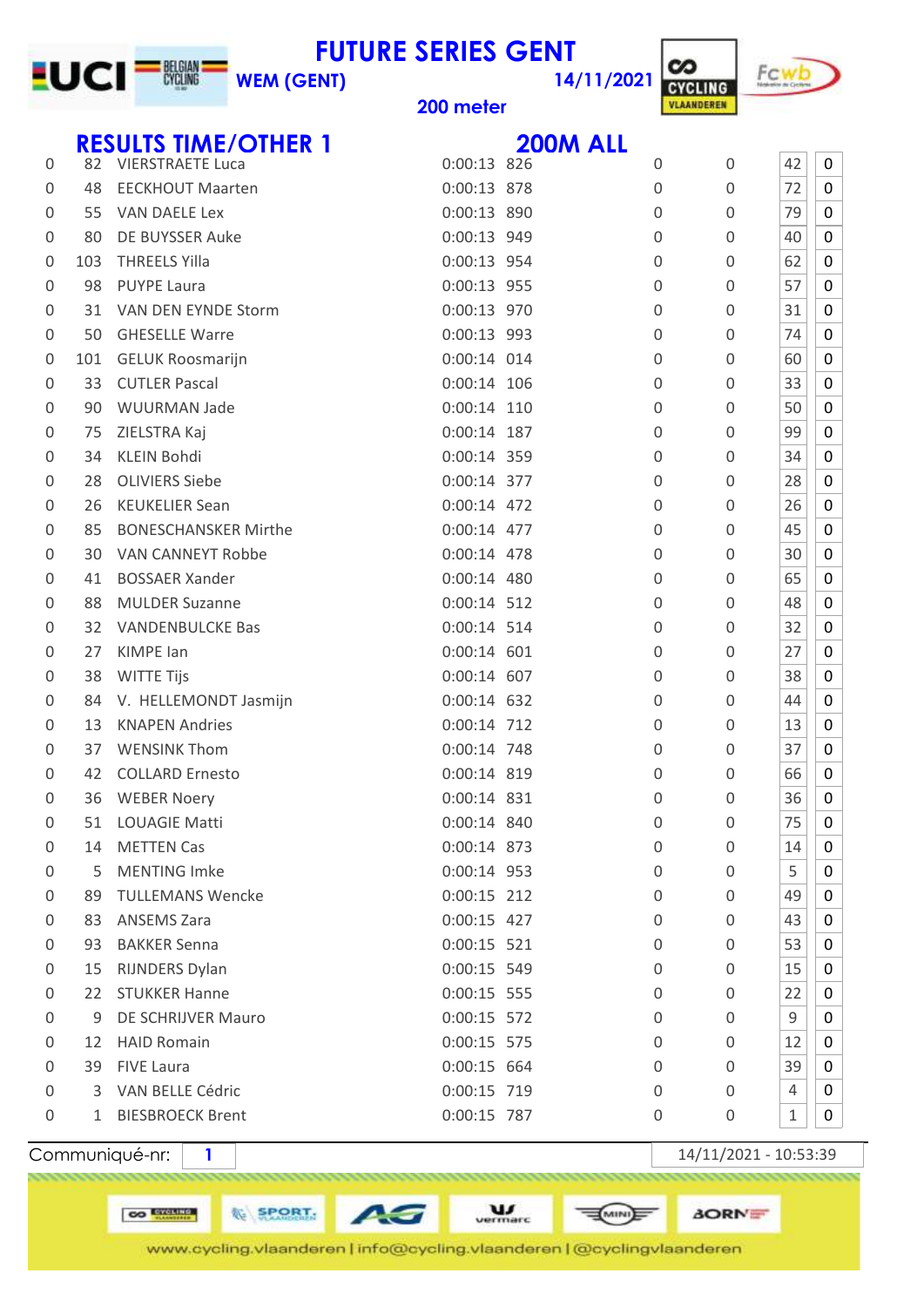|          |                |                                | <b>FUTURE SERIES GENT</b> |     |                 | တ                                   | Fcwb           |             |
|----------|----------------|--------------------------------|---------------------------|-----|-----------------|-------------------------------------|----------------|-------------|
|          |                | <b>WEM (GENT)</b>              |                           |     | 14/11/2021      | <b>CYCLING</b><br><b>VLAANDEREN</b> |                |             |
|          |                |                                | 200 meter                 |     |                 |                                     |                |             |
|          |                | <b>RESULTS TIME/OTHER 1</b>    |                           |     | <b>200M ALL</b> |                                     |                |             |
| 0        |                | 19 VERHULST Timothy            | $0:00:16$ 111             |     | $\Omega$        | 0                                   | 19             | 0           |
| 0        | $\overline{7}$ | VAN 'T HOF Carmen              | $0:00:16$ 165             |     | $\Omega$        | 0                                   | $\overline{7}$ | $\mathbf 0$ |
| 0        | 17             | VAN ESSEN Jan-Junior           | $0:00:16$ 381             |     | 0               | 0                                   | 17             | $\mathbf 0$ |
| $\Omega$ | 29             | <b>THYS Cis</b>                | 0:00:16 479               |     | $\Omega$        | 0                                   | 29             | $\mathbf 0$ |
| 0        | 18             | VAN LOO Filippo                | 0:00:16 552               |     | $\Omega$        | 0                                   | 18             | $\mathbf 0$ |
| 0        | 11             | <b>FERNANDEZ-VALOR Santino</b> | 0:00:16 914               |     | 0               | 0                                   | 11             | $\mathbf 0$ |
| 0        | 16             | V.D. HOVEN Milou               | 0:00:16 972               |     | 0               | $\mathbf 0$                         | 16             | $\mathbf 0$ |
| 0        | 6              | LOUAGIE Maya                   | 0:00:18 727               |     | 0               | 0                                   | 3              | $\pmb{0}$   |
|          |                |                                |                           |     |                 |                                     |                |             |
| $P$ .    |                | Rider                          | Time                      |     | Omn. P.         | AVS                                 | Heat           |             |
| 0        | 4              | <b>RIJNDERS Dylan</b>          |                           |     | 0               | 0                                   | 6              | 0           |
| 0        | $\overline{2}$ | <b>COUPE Aaron</b>             |                           | 000 | 0               | 0                                   | $\overline{2}$ | 0           |
| 0        | 8              | <b>BAIDOO Danilo</b>           |                           | 000 | $\Omega$        | 0                                   | 8              | 0           |
| 0        | 10             | <b>DIJKSTRA Laurens</b>        |                           | 000 | 0               | 0                                   | 10             | 0           |
| 0        | 43             | <b>DAIX Guilaume</b>           |                           | 000 | 0               | 0                                   | 67             | 0           |
| 0        | 46             | <b>DE MOOR Andres</b>          |                           | 000 | 0               | 0                                   | 70             | 0           |
| 0        | 49             | <b>FEYS Devlin</b>             |                           | 000 | 0               | 0                                   | 73             | 0           |
| 0        | 81             | <b>EXPEELS Laerke</b>          |                           | 000 | 0               | 0                                   | 41             | 0           |
| 0        | 86             | <b>BORGER Anna</b>             |                           | 000 | 0               | 0                                   | 46             | 0           |
| 0        | 87             | <b>DE RIJK Esmee</b>           |                           | 000 | 0               | 0                                   | 47             | 0           |
| 0        | 91             | <b>MONCRIEFFE Rose</b>         |                           | 000 | 0               | 0                                   | 51             | 0           |
| 0        | 96             | <b>JOORIS Febe</b>             |                           | 000 | 0               | 0                                   | 55             | 0           |
| 0        | 104            | <b>VAN GIJSEL Dewi</b>         |                           | 000 | 0               | 0                                   | 63             | 0           |

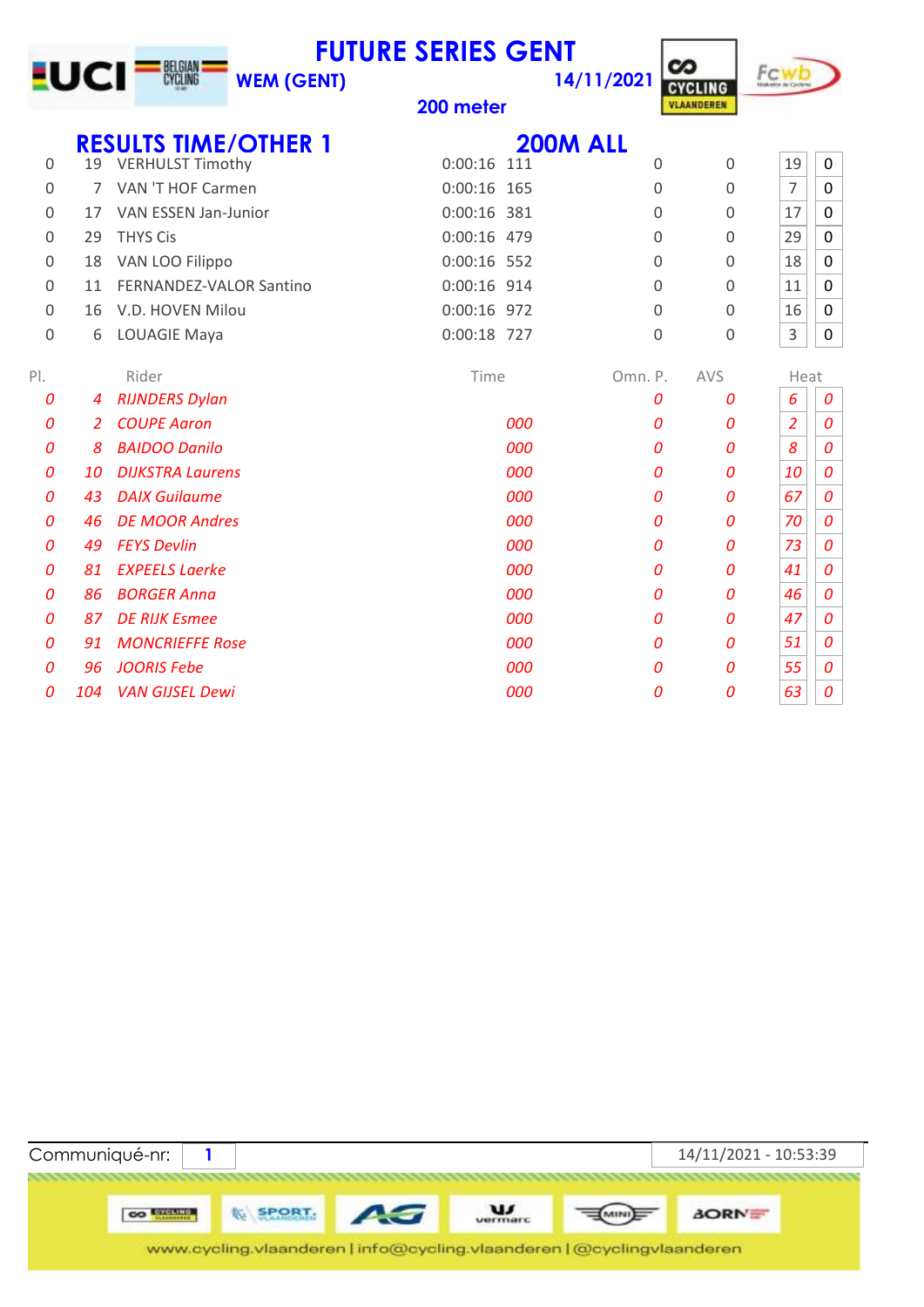



### Programma meeting zondag 14 november 2021

### www.belgiantrackcycling.be

Communique 2

| 40<br><b>AERNOUTS Nicolas</b><br>U17M<br>U17M<br>58<br>VAN DYCK Jarne<br>VAN DAMME Thibaut<br>U17M<br>56<br>H1<br>H1<br><b>WEYTS Louis</b><br>U17M<br>63<br>WITTEVRONGEL Lani<br>U19W<br>99<br>44<br>U17M<br>DE BOCK Aless<br>68<br>U17M<br>EYK Tyler<br>97<br><b>NICOLAES Julie</b><br>U19W<br><b>VAN STRIJTHEM Matijs</b><br>59<br>U17M<br>H <sub>2</sub><br>H <sub>2</sub><br>47<br>D'HOOGHE Nicolas<br>U17M<br>54<br><b>PUYPE Bram</b><br>U17M<br><b>U17M</b><br>70<br><b>OORD Levi</b><br><b>VERSTRAETE Jenthe</b><br>U17M<br>61<br>U17M<br>67<br><b>ERBERVELD Jorik</b><br>U17M<br>73<br><b>WESTBROEK Collin</b><br>H <sub>3</sub><br>H <sub>3</sub><br>H <sub>3</sub><br>U19W<br>100<br>WOLFS Zoë<br>53<br>METTEPENNINGEN Arne<br>U17M<br>69<br><b>HUITEMA Thomas</b><br>U17M<br>23<br><b>BOGAERT Matthias</b><br>U15<br>62<br><b>WARRANT Robin</b><br>U17M<br>U17M<br>64<br>AMBRAWO Mauro<br>H4<br>H4<br>O'BRIEN Bobby<br>U17W<br>92<br>102<br><b>MAATHUIS Nina</b><br>U19W<br>45<br>DE BODE Staf<br>U17M<br>52<br>MAES Luca<br>U17M<br>95<br><b>HESTERS Hélène</b><br>U19W<br>65<br>DE LINCEL Max<br>U17M<br>H5<br>H <sub>5</sub><br>U17M<br>66<br><b>DEMUYT Lucas</b><br><b>WITTE Liam</b><br>U17M<br>74<br>U17M<br>57<br>VAN DE PERRE Harry<br>U15<br>25<br>DE VALCK Sune<br>U17M<br>60<br><b>VANDERSTEENE Kobe</b><br>72<br><b>VAN NEER Jules</b><br>U17M<br>H <sub>6</sub><br>H <sub>6</sub><br>H6<br>35<br><b>TULLEMANS Sander</b><br>U15<br>U17M<br>71<br><b>SEGBOER Quint</b><br>20<br><b>WESTBROEK Pieter</b><br>U14<br>U14<br>21<br><b>WILLEMS Sander</b><br>U15<br>24<br>DE NUL Giel<br>U17W<br>82<br><b>VIERSTRAETE Luca</b><br>H7<br>H7<br>48<br><b>EECKHOUT Maarten</b><br>U17M<br>55<br>VAN DAELE Lex<br>U17M<br>U17W<br>80<br>DE BUYSSER Auke<br>103 THREELS Yilla<br>U19W<br>U19W<br>98<br><b>PUYPE Laura</b><br>VAN DEN EYNDE Storm<br>U15<br>31<br>H8<br>H <sub>8</sub><br>50<br><b>GHESELLE Warre</b><br>U17M<br>U19W<br>101<br><b>GELUK Roosmarijn</b><br>33<br>U15<br><b>CUTLER Pascal</b><br>90<br>U17W<br><b>WUURMAN Jade</b><br>75<br>ZIELSTRA Kaj<br>U17M<br>U15<br>34<br><b>KLEIN Bohdi</b><br>H <sub>9</sub><br>H <sub>9</sub><br>H <sub>9</sub><br><b>OLIVIERS Siebe</b><br>U15<br>28<br>U15<br>26<br><b>KEUKELIER Sean</b><br><b>BONESCHANSKER Mirthe</b><br>U17W<br>85<br>U15<br>30<br>VAN CANNEYT Robbe<br>41<br><b>BOSSAER Xander</b><br>U17M<br>88<br><b>MULDER Suzanne</b><br>U17W<br>H <sub>10</sub><br>H <sub>10</sub><br>32<br>VANDENBULCKE Bas<br>U15<br>27<br>KIMPE lan<br>U15<br>38<br>U15<br><b>WITTE Tijs</b><br>V. HELLEMONDT Jasmijn<br>U17W<br>84<br><b>KNAPEN Andries</b><br>U14<br>13<br>37<br><b>WENSINK Thom</b><br>U15<br>H11<br>H11<br>42<br>COLLARD Ernesto<br><b>U17M</b><br>36<br><b>WEBER Noery</b><br>U15<br>51<br>U17M<br>LOUAGIE Matti<br>14 METTEN Cas<br>U14<br>U13<br>$5 -$<br><b>MENTING Imke</b><br><b>TULLEMANS Wencke</b><br><b>U17W</b><br>89<br>H12<br>H12<br>H12<br>83<br>ANSEMS Zara<br>U17W<br><b>U17W</b><br>93<br><b>BAKKER Senna</b><br>15 RIJNDERS Dylan<br>U14<br>U14<br>22<br><b>STUKKER Hanne</b><br>9<br>DE SCHRIJVER Mauro<br>U14<br><b>HAID Romain</b><br>U14<br>12 <sup>2</sup><br><b>FIVE Laura</b><br>U15<br>H13<br>H13<br>39<br>VAN BELLE Cédric<br>3<br>U13<br>U13<br><b>BIESBROECK Brent</b><br>1<br>19<br><b>VERHULST Timothy</b><br>U14<br>U13<br>7 <sup>7</sup><br>VAN 'T HOF Carmen<br>17<br>VAN ESSEN Jan-Junior<br>U14<br>29<br><b>THYS Cis</b><br>U15<br>H14<br>H14<br>H14<br>18<br>VAN LOO Filippo<br>U14<br>FERNANDEZ-VALOR Santir<br>U14<br>11<br>U14<br>V.D. HOVEN Milou<br>16<br>6<br>LOUAGIE Maya<br>U13 |                 | BIB. | <b>Name</b> | Cat | Place | BIB | <b>Name</b> | Cat | Place |  | <b>BIB</b> Name | Cat | Place |
|----------------------------------------------------------------------------------------------------------------------------------------------------------------------------------------------------------------------------------------------------------------------------------------------------------------------------------------------------------------------------------------------------------------------------------------------------------------------------------------------------------------------------------------------------------------------------------------------------------------------------------------------------------------------------------------------------------------------------------------------------------------------------------------------------------------------------------------------------------------------------------------------------------------------------------------------------------------------------------------------------------------------------------------------------------------------------------------------------------------------------------------------------------------------------------------------------------------------------------------------------------------------------------------------------------------------------------------------------------------------------------------------------------------------------------------------------------------------------------------------------------------------------------------------------------------------------------------------------------------------------------------------------------------------------------------------------------------------------------------------------------------------------------------------------------------------------------------------------------------------------------------------------------------------------------------------------------------------------------------------------------------------------------------------------------------------------------------------------------------------------------------------------------------------------------------------------------------------------------------------------------------------------------------------------------------------------------------------------------------------------------------------------------------------------------------------------------------------------------------------------------------------------------------------------------------------------------------------------------------------------------------------------------------------------------------------------------------------------------------------------------------------------------------------------------------------------------------------------------------------------------------------------------------------------------------------------------------------------------------------------------------------------------------------------------------------------------------------------------------------------------------------------------------------------------------------------------------------------------------------------------------------------------------------------------------------------------------------------------------------------------------------------------------------------------------------------------------------------------------------------------------------------------------------------------------------------------------------------------------------|-----------------|------|-------------|-----|-------|-----|-------------|-----|-------|--|-----------------|-----|-------|
|                                                                                                                                                                                                                                                                                                                                                                                                                                                                                                                                                                                                                                                                                                                                                                                                                                                                                                                                                                                                                                                                                                                                                                                                                                                                                                                                                                                                                                                                                                                                                                                                                                                                                                                                                                                                                                                                                                                                                                                                                                                                                                                                                                                                                                                                                                                                                                                                                                                                                                                                                                                                                                                                                                                                                                                                                                                                                                                                                                                                                                                                                                                                                                                                                                                                                                                                                                                                                                                                                                                                                                                                                      |                 |      |             |     |       |     |             |     |       |  |                 |     |       |
|                                                                                                                                                                                                                                                                                                                                                                                                                                                                                                                                                                                                                                                                                                                                                                                                                                                                                                                                                                                                                                                                                                                                                                                                                                                                                                                                                                                                                                                                                                                                                                                                                                                                                                                                                                                                                                                                                                                                                                                                                                                                                                                                                                                                                                                                                                                                                                                                                                                                                                                                                                                                                                                                                                                                                                                                                                                                                                                                                                                                                                                                                                                                                                                                                                                                                                                                                                                                                                                                                                                                                                                                                      |                 |      |             |     |       |     |             |     |       |  |                 |     |       |
|                                                                                                                                                                                                                                                                                                                                                                                                                                                                                                                                                                                                                                                                                                                                                                                                                                                                                                                                                                                                                                                                                                                                                                                                                                                                                                                                                                                                                                                                                                                                                                                                                                                                                                                                                                                                                                                                                                                                                                                                                                                                                                                                                                                                                                                                                                                                                                                                                                                                                                                                                                                                                                                                                                                                                                                                                                                                                                                                                                                                                                                                                                                                                                                                                                                                                                                                                                                                                                                                                                                                                                                                                      | H1              |      |             |     |       |     |             |     |       |  |                 |     |       |
|                                                                                                                                                                                                                                                                                                                                                                                                                                                                                                                                                                                                                                                                                                                                                                                                                                                                                                                                                                                                                                                                                                                                                                                                                                                                                                                                                                                                                                                                                                                                                                                                                                                                                                                                                                                                                                                                                                                                                                                                                                                                                                                                                                                                                                                                                                                                                                                                                                                                                                                                                                                                                                                                                                                                                                                                                                                                                                                                                                                                                                                                                                                                                                                                                                                                                                                                                                                                                                                                                                                                                                                                                      |                 |      |             |     |       |     |             |     |       |  |                 |     |       |
|                                                                                                                                                                                                                                                                                                                                                                                                                                                                                                                                                                                                                                                                                                                                                                                                                                                                                                                                                                                                                                                                                                                                                                                                                                                                                                                                                                                                                                                                                                                                                                                                                                                                                                                                                                                                                                                                                                                                                                                                                                                                                                                                                                                                                                                                                                                                                                                                                                                                                                                                                                                                                                                                                                                                                                                                                                                                                                                                                                                                                                                                                                                                                                                                                                                                                                                                                                                                                                                                                                                                                                                                                      |                 |      |             |     |       |     |             |     |       |  |                 |     |       |
|                                                                                                                                                                                                                                                                                                                                                                                                                                                                                                                                                                                                                                                                                                                                                                                                                                                                                                                                                                                                                                                                                                                                                                                                                                                                                                                                                                                                                                                                                                                                                                                                                                                                                                                                                                                                                                                                                                                                                                                                                                                                                                                                                                                                                                                                                                                                                                                                                                                                                                                                                                                                                                                                                                                                                                                                                                                                                                                                                                                                                                                                                                                                                                                                                                                                                                                                                                                                                                                                                                                                                                                                                      |                 |      |             |     |       |     |             |     |       |  |                 |     |       |
|                                                                                                                                                                                                                                                                                                                                                                                                                                                                                                                                                                                                                                                                                                                                                                                                                                                                                                                                                                                                                                                                                                                                                                                                                                                                                                                                                                                                                                                                                                                                                                                                                                                                                                                                                                                                                                                                                                                                                                                                                                                                                                                                                                                                                                                                                                                                                                                                                                                                                                                                                                                                                                                                                                                                                                                                                                                                                                                                                                                                                                                                                                                                                                                                                                                                                                                                                                                                                                                                                                                                                                                                                      |                 |      |             |     |       |     |             |     |       |  |                 |     |       |
|                                                                                                                                                                                                                                                                                                                                                                                                                                                                                                                                                                                                                                                                                                                                                                                                                                                                                                                                                                                                                                                                                                                                                                                                                                                                                                                                                                                                                                                                                                                                                                                                                                                                                                                                                                                                                                                                                                                                                                                                                                                                                                                                                                                                                                                                                                                                                                                                                                                                                                                                                                                                                                                                                                                                                                                                                                                                                                                                                                                                                                                                                                                                                                                                                                                                                                                                                                                                                                                                                                                                                                                                                      | H2              |      |             |     |       |     |             |     |       |  |                 |     |       |
|                                                                                                                                                                                                                                                                                                                                                                                                                                                                                                                                                                                                                                                                                                                                                                                                                                                                                                                                                                                                                                                                                                                                                                                                                                                                                                                                                                                                                                                                                                                                                                                                                                                                                                                                                                                                                                                                                                                                                                                                                                                                                                                                                                                                                                                                                                                                                                                                                                                                                                                                                                                                                                                                                                                                                                                                                                                                                                                                                                                                                                                                                                                                                                                                                                                                                                                                                                                                                                                                                                                                                                                                                      |                 |      |             |     |       |     |             |     |       |  |                 |     |       |
|                                                                                                                                                                                                                                                                                                                                                                                                                                                                                                                                                                                                                                                                                                                                                                                                                                                                                                                                                                                                                                                                                                                                                                                                                                                                                                                                                                                                                                                                                                                                                                                                                                                                                                                                                                                                                                                                                                                                                                                                                                                                                                                                                                                                                                                                                                                                                                                                                                                                                                                                                                                                                                                                                                                                                                                                                                                                                                                                                                                                                                                                                                                                                                                                                                                                                                                                                                                                                                                                                                                                                                                                                      |                 |      |             |     |       |     |             |     |       |  |                 |     |       |
|                                                                                                                                                                                                                                                                                                                                                                                                                                                                                                                                                                                                                                                                                                                                                                                                                                                                                                                                                                                                                                                                                                                                                                                                                                                                                                                                                                                                                                                                                                                                                                                                                                                                                                                                                                                                                                                                                                                                                                                                                                                                                                                                                                                                                                                                                                                                                                                                                                                                                                                                                                                                                                                                                                                                                                                                                                                                                                                                                                                                                                                                                                                                                                                                                                                                                                                                                                                                                                                                                                                                                                                                                      |                 |      |             |     |       |     |             |     |       |  |                 |     |       |
|                                                                                                                                                                                                                                                                                                                                                                                                                                                                                                                                                                                                                                                                                                                                                                                                                                                                                                                                                                                                                                                                                                                                                                                                                                                                                                                                                                                                                                                                                                                                                                                                                                                                                                                                                                                                                                                                                                                                                                                                                                                                                                                                                                                                                                                                                                                                                                                                                                                                                                                                                                                                                                                                                                                                                                                                                                                                                                                                                                                                                                                                                                                                                                                                                                                                                                                                                                                                                                                                                                                                                                                                                      |                 |      |             |     |       |     |             |     |       |  |                 |     |       |
|                                                                                                                                                                                                                                                                                                                                                                                                                                                                                                                                                                                                                                                                                                                                                                                                                                                                                                                                                                                                                                                                                                                                                                                                                                                                                                                                                                                                                                                                                                                                                                                                                                                                                                                                                                                                                                                                                                                                                                                                                                                                                                                                                                                                                                                                                                                                                                                                                                                                                                                                                                                                                                                                                                                                                                                                                                                                                                                                                                                                                                                                                                                                                                                                                                                                                                                                                                                                                                                                                                                                                                                                                      |                 |      |             |     |       |     |             |     |       |  |                 |     |       |
|                                                                                                                                                                                                                                                                                                                                                                                                                                                                                                                                                                                                                                                                                                                                                                                                                                                                                                                                                                                                                                                                                                                                                                                                                                                                                                                                                                                                                                                                                                                                                                                                                                                                                                                                                                                                                                                                                                                                                                                                                                                                                                                                                                                                                                                                                                                                                                                                                                                                                                                                                                                                                                                                                                                                                                                                                                                                                                                                                                                                                                                                                                                                                                                                                                                                                                                                                                                                                                                                                                                                                                                                                      |                 |      |             |     |       |     |             |     |       |  |                 |     |       |
|                                                                                                                                                                                                                                                                                                                                                                                                                                                                                                                                                                                                                                                                                                                                                                                                                                                                                                                                                                                                                                                                                                                                                                                                                                                                                                                                                                                                                                                                                                                                                                                                                                                                                                                                                                                                                                                                                                                                                                                                                                                                                                                                                                                                                                                                                                                                                                                                                                                                                                                                                                                                                                                                                                                                                                                                                                                                                                                                                                                                                                                                                                                                                                                                                                                                                                                                                                                                                                                                                                                                                                                                                      |                 |      |             |     |       |     |             |     |       |  |                 |     |       |
|                                                                                                                                                                                                                                                                                                                                                                                                                                                                                                                                                                                                                                                                                                                                                                                                                                                                                                                                                                                                                                                                                                                                                                                                                                                                                                                                                                                                                                                                                                                                                                                                                                                                                                                                                                                                                                                                                                                                                                                                                                                                                                                                                                                                                                                                                                                                                                                                                                                                                                                                                                                                                                                                                                                                                                                                                                                                                                                                                                                                                                                                                                                                                                                                                                                                                                                                                                                                                                                                                                                                                                                                                      |                 |      |             |     |       |     |             |     |       |  |                 |     |       |
|                                                                                                                                                                                                                                                                                                                                                                                                                                                                                                                                                                                                                                                                                                                                                                                                                                                                                                                                                                                                                                                                                                                                                                                                                                                                                                                                                                                                                                                                                                                                                                                                                                                                                                                                                                                                                                                                                                                                                                                                                                                                                                                                                                                                                                                                                                                                                                                                                                                                                                                                                                                                                                                                                                                                                                                                                                                                                                                                                                                                                                                                                                                                                                                                                                                                                                                                                                                                                                                                                                                                                                                                                      |                 |      |             |     |       |     |             |     |       |  |                 |     |       |
|                                                                                                                                                                                                                                                                                                                                                                                                                                                                                                                                                                                                                                                                                                                                                                                                                                                                                                                                                                                                                                                                                                                                                                                                                                                                                                                                                                                                                                                                                                                                                                                                                                                                                                                                                                                                                                                                                                                                                                                                                                                                                                                                                                                                                                                                                                                                                                                                                                                                                                                                                                                                                                                                                                                                                                                                                                                                                                                                                                                                                                                                                                                                                                                                                                                                                                                                                                                                                                                                                                                                                                                                                      |                 |      |             |     |       |     |             |     |       |  |                 |     |       |
|                                                                                                                                                                                                                                                                                                                                                                                                                                                                                                                                                                                                                                                                                                                                                                                                                                                                                                                                                                                                                                                                                                                                                                                                                                                                                                                                                                                                                                                                                                                                                                                                                                                                                                                                                                                                                                                                                                                                                                                                                                                                                                                                                                                                                                                                                                                                                                                                                                                                                                                                                                                                                                                                                                                                                                                                                                                                                                                                                                                                                                                                                                                                                                                                                                                                                                                                                                                                                                                                                                                                                                                                                      | H4              |      |             |     |       |     |             |     |       |  |                 |     |       |
|                                                                                                                                                                                                                                                                                                                                                                                                                                                                                                                                                                                                                                                                                                                                                                                                                                                                                                                                                                                                                                                                                                                                                                                                                                                                                                                                                                                                                                                                                                                                                                                                                                                                                                                                                                                                                                                                                                                                                                                                                                                                                                                                                                                                                                                                                                                                                                                                                                                                                                                                                                                                                                                                                                                                                                                                                                                                                                                                                                                                                                                                                                                                                                                                                                                                                                                                                                                                                                                                                                                                                                                                                      |                 |      |             |     |       |     |             |     |       |  |                 |     |       |
|                                                                                                                                                                                                                                                                                                                                                                                                                                                                                                                                                                                                                                                                                                                                                                                                                                                                                                                                                                                                                                                                                                                                                                                                                                                                                                                                                                                                                                                                                                                                                                                                                                                                                                                                                                                                                                                                                                                                                                                                                                                                                                                                                                                                                                                                                                                                                                                                                                                                                                                                                                                                                                                                                                                                                                                                                                                                                                                                                                                                                                                                                                                                                                                                                                                                                                                                                                                                                                                                                                                                                                                                                      |                 |      |             |     |       |     |             |     |       |  |                 |     |       |
|                                                                                                                                                                                                                                                                                                                                                                                                                                                                                                                                                                                                                                                                                                                                                                                                                                                                                                                                                                                                                                                                                                                                                                                                                                                                                                                                                                                                                                                                                                                                                                                                                                                                                                                                                                                                                                                                                                                                                                                                                                                                                                                                                                                                                                                                                                                                                                                                                                                                                                                                                                                                                                                                                                                                                                                                                                                                                                                                                                                                                                                                                                                                                                                                                                                                                                                                                                                                                                                                                                                                                                                                                      |                 |      |             |     |       |     |             |     |       |  |                 |     |       |
|                                                                                                                                                                                                                                                                                                                                                                                                                                                                                                                                                                                                                                                                                                                                                                                                                                                                                                                                                                                                                                                                                                                                                                                                                                                                                                                                                                                                                                                                                                                                                                                                                                                                                                                                                                                                                                                                                                                                                                                                                                                                                                                                                                                                                                                                                                                                                                                                                                                                                                                                                                                                                                                                                                                                                                                                                                                                                                                                                                                                                                                                                                                                                                                                                                                                                                                                                                                                                                                                                                                                                                                                                      |                 |      |             |     |       |     |             |     |       |  |                 |     |       |
|                                                                                                                                                                                                                                                                                                                                                                                                                                                                                                                                                                                                                                                                                                                                                                                                                                                                                                                                                                                                                                                                                                                                                                                                                                                                                                                                                                                                                                                                                                                                                                                                                                                                                                                                                                                                                                                                                                                                                                                                                                                                                                                                                                                                                                                                                                                                                                                                                                                                                                                                                                                                                                                                                                                                                                                                                                                                                                                                                                                                                                                                                                                                                                                                                                                                                                                                                                                                                                                                                                                                                                                                                      | H <sub>5</sub>  |      |             |     |       |     |             |     |       |  |                 |     |       |
|                                                                                                                                                                                                                                                                                                                                                                                                                                                                                                                                                                                                                                                                                                                                                                                                                                                                                                                                                                                                                                                                                                                                                                                                                                                                                                                                                                                                                                                                                                                                                                                                                                                                                                                                                                                                                                                                                                                                                                                                                                                                                                                                                                                                                                                                                                                                                                                                                                                                                                                                                                                                                                                                                                                                                                                                                                                                                                                                                                                                                                                                                                                                                                                                                                                                                                                                                                                                                                                                                                                                                                                                                      |                 |      |             |     |       |     |             |     |       |  |                 |     |       |
|                                                                                                                                                                                                                                                                                                                                                                                                                                                                                                                                                                                                                                                                                                                                                                                                                                                                                                                                                                                                                                                                                                                                                                                                                                                                                                                                                                                                                                                                                                                                                                                                                                                                                                                                                                                                                                                                                                                                                                                                                                                                                                                                                                                                                                                                                                                                                                                                                                                                                                                                                                                                                                                                                                                                                                                                                                                                                                                                                                                                                                                                                                                                                                                                                                                                                                                                                                                                                                                                                                                                                                                                                      |                 |      |             |     |       |     |             |     |       |  |                 |     |       |
|                                                                                                                                                                                                                                                                                                                                                                                                                                                                                                                                                                                                                                                                                                                                                                                                                                                                                                                                                                                                                                                                                                                                                                                                                                                                                                                                                                                                                                                                                                                                                                                                                                                                                                                                                                                                                                                                                                                                                                                                                                                                                                                                                                                                                                                                                                                                                                                                                                                                                                                                                                                                                                                                                                                                                                                                                                                                                                                                                                                                                                                                                                                                                                                                                                                                                                                                                                                                                                                                                                                                                                                                                      |                 |      |             |     |       |     |             |     |       |  |                 |     |       |
|                                                                                                                                                                                                                                                                                                                                                                                                                                                                                                                                                                                                                                                                                                                                                                                                                                                                                                                                                                                                                                                                                                                                                                                                                                                                                                                                                                                                                                                                                                                                                                                                                                                                                                                                                                                                                                                                                                                                                                                                                                                                                                                                                                                                                                                                                                                                                                                                                                                                                                                                                                                                                                                                                                                                                                                                                                                                                                                                                                                                                                                                                                                                                                                                                                                                                                                                                                                                                                                                                                                                                                                                                      |                 |      |             |     |       |     |             |     |       |  |                 |     |       |
|                                                                                                                                                                                                                                                                                                                                                                                                                                                                                                                                                                                                                                                                                                                                                                                                                                                                                                                                                                                                                                                                                                                                                                                                                                                                                                                                                                                                                                                                                                                                                                                                                                                                                                                                                                                                                                                                                                                                                                                                                                                                                                                                                                                                                                                                                                                                                                                                                                                                                                                                                                                                                                                                                                                                                                                                                                                                                                                                                                                                                                                                                                                                                                                                                                                                                                                                                                                                                                                                                                                                                                                                                      |                 |      |             |     |       |     |             |     |       |  |                 |     |       |
|                                                                                                                                                                                                                                                                                                                                                                                                                                                                                                                                                                                                                                                                                                                                                                                                                                                                                                                                                                                                                                                                                                                                                                                                                                                                                                                                                                                                                                                                                                                                                                                                                                                                                                                                                                                                                                                                                                                                                                                                                                                                                                                                                                                                                                                                                                                                                                                                                                                                                                                                                                                                                                                                                                                                                                                                                                                                                                                                                                                                                                                                                                                                                                                                                                                                                                                                                                                                                                                                                                                                                                                                                      |                 |      |             |     |       |     |             |     |       |  |                 |     |       |
|                                                                                                                                                                                                                                                                                                                                                                                                                                                                                                                                                                                                                                                                                                                                                                                                                                                                                                                                                                                                                                                                                                                                                                                                                                                                                                                                                                                                                                                                                                                                                                                                                                                                                                                                                                                                                                                                                                                                                                                                                                                                                                                                                                                                                                                                                                                                                                                                                                                                                                                                                                                                                                                                                                                                                                                                                                                                                                                                                                                                                                                                                                                                                                                                                                                                                                                                                                                                                                                                                                                                                                                                                      |                 |      |             |     |       |     |             |     |       |  |                 |     |       |
|                                                                                                                                                                                                                                                                                                                                                                                                                                                                                                                                                                                                                                                                                                                                                                                                                                                                                                                                                                                                                                                                                                                                                                                                                                                                                                                                                                                                                                                                                                                                                                                                                                                                                                                                                                                                                                                                                                                                                                                                                                                                                                                                                                                                                                                                                                                                                                                                                                                                                                                                                                                                                                                                                                                                                                                                                                                                                                                                                                                                                                                                                                                                                                                                                                                                                                                                                                                                                                                                                                                                                                                                                      |                 |      |             |     |       |     |             |     |       |  |                 |     |       |
|                                                                                                                                                                                                                                                                                                                                                                                                                                                                                                                                                                                                                                                                                                                                                                                                                                                                                                                                                                                                                                                                                                                                                                                                                                                                                                                                                                                                                                                                                                                                                                                                                                                                                                                                                                                                                                                                                                                                                                                                                                                                                                                                                                                                                                                                                                                                                                                                                                                                                                                                                                                                                                                                                                                                                                                                                                                                                                                                                                                                                                                                                                                                                                                                                                                                                                                                                                                                                                                                                                                                                                                                                      |                 |      |             |     |       |     |             |     |       |  |                 |     |       |
|                                                                                                                                                                                                                                                                                                                                                                                                                                                                                                                                                                                                                                                                                                                                                                                                                                                                                                                                                                                                                                                                                                                                                                                                                                                                                                                                                                                                                                                                                                                                                                                                                                                                                                                                                                                                                                                                                                                                                                                                                                                                                                                                                                                                                                                                                                                                                                                                                                                                                                                                                                                                                                                                                                                                                                                                                                                                                                                                                                                                                                                                                                                                                                                                                                                                                                                                                                                                                                                                                                                                                                                                                      |                 |      |             |     |       |     |             |     |       |  |                 |     |       |
|                                                                                                                                                                                                                                                                                                                                                                                                                                                                                                                                                                                                                                                                                                                                                                                                                                                                                                                                                                                                                                                                                                                                                                                                                                                                                                                                                                                                                                                                                                                                                                                                                                                                                                                                                                                                                                                                                                                                                                                                                                                                                                                                                                                                                                                                                                                                                                                                                                                                                                                                                                                                                                                                                                                                                                                                                                                                                                                                                                                                                                                                                                                                                                                                                                                                                                                                                                                                                                                                                                                                                                                                                      | H7              |      |             |     |       |     |             |     |       |  |                 |     |       |
|                                                                                                                                                                                                                                                                                                                                                                                                                                                                                                                                                                                                                                                                                                                                                                                                                                                                                                                                                                                                                                                                                                                                                                                                                                                                                                                                                                                                                                                                                                                                                                                                                                                                                                                                                                                                                                                                                                                                                                                                                                                                                                                                                                                                                                                                                                                                                                                                                                                                                                                                                                                                                                                                                                                                                                                                                                                                                                                                                                                                                                                                                                                                                                                                                                                                                                                                                                                                                                                                                                                                                                                                                      |                 |      |             |     |       |     |             |     |       |  |                 |     |       |
|                                                                                                                                                                                                                                                                                                                                                                                                                                                                                                                                                                                                                                                                                                                                                                                                                                                                                                                                                                                                                                                                                                                                                                                                                                                                                                                                                                                                                                                                                                                                                                                                                                                                                                                                                                                                                                                                                                                                                                                                                                                                                                                                                                                                                                                                                                                                                                                                                                                                                                                                                                                                                                                                                                                                                                                                                                                                                                                                                                                                                                                                                                                                                                                                                                                                                                                                                                                                                                                                                                                                                                                                                      |                 |      |             |     |       |     |             |     |       |  |                 |     |       |
|                                                                                                                                                                                                                                                                                                                                                                                                                                                                                                                                                                                                                                                                                                                                                                                                                                                                                                                                                                                                                                                                                                                                                                                                                                                                                                                                                                                                                                                                                                                                                                                                                                                                                                                                                                                                                                                                                                                                                                                                                                                                                                                                                                                                                                                                                                                                                                                                                                                                                                                                                                                                                                                                                                                                                                                                                                                                                                                                                                                                                                                                                                                                                                                                                                                                                                                                                                                                                                                                                                                                                                                                                      |                 |      |             |     |       |     |             |     |       |  |                 |     |       |
|                                                                                                                                                                                                                                                                                                                                                                                                                                                                                                                                                                                                                                                                                                                                                                                                                                                                                                                                                                                                                                                                                                                                                                                                                                                                                                                                                                                                                                                                                                                                                                                                                                                                                                                                                                                                                                                                                                                                                                                                                                                                                                                                                                                                                                                                                                                                                                                                                                                                                                                                                                                                                                                                                                                                                                                                                                                                                                                                                                                                                                                                                                                                                                                                                                                                                                                                                                                                                                                                                                                                                                                                                      |                 |      |             |     |       |     |             |     |       |  |                 |     |       |
|                                                                                                                                                                                                                                                                                                                                                                                                                                                                                                                                                                                                                                                                                                                                                                                                                                                                                                                                                                                                                                                                                                                                                                                                                                                                                                                                                                                                                                                                                                                                                                                                                                                                                                                                                                                                                                                                                                                                                                                                                                                                                                                                                                                                                                                                                                                                                                                                                                                                                                                                                                                                                                                                                                                                                                                                                                                                                                                                                                                                                                                                                                                                                                                                                                                                                                                                                                                                                                                                                                                                                                                                                      | H <sub>8</sub>  |      |             |     |       |     |             |     |       |  |                 |     |       |
|                                                                                                                                                                                                                                                                                                                                                                                                                                                                                                                                                                                                                                                                                                                                                                                                                                                                                                                                                                                                                                                                                                                                                                                                                                                                                                                                                                                                                                                                                                                                                                                                                                                                                                                                                                                                                                                                                                                                                                                                                                                                                                                                                                                                                                                                                                                                                                                                                                                                                                                                                                                                                                                                                                                                                                                                                                                                                                                                                                                                                                                                                                                                                                                                                                                                                                                                                                                                                                                                                                                                                                                                                      |                 |      |             |     |       |     |             |     |       |  |                 |     |       |
|                                                                                                                                                                                                                                                                                                                                                                                                                                                                                                                                                                                                                                                                                                                                                                                                                                                                                                                                                                                                                                                                                                                                                                                                                                                                                                                                                                                                                                                                                                                                                                                                                                                                                                                                                                                                                                                                                                                                                                                                                                                                                                                                                                                                                                                                                                                                                                                                                                                                                                                                                                                                                                                                                                                                                                                                                                                                                                                                                                                                                                                                                                                                                                                                                                                                                                                                                                                                                                                                                                                                                                                                                      |                 |      |             |     |       |     |             |     |       |  |                 |     |       |
|                                                                                                                                                                                                                                                                                                                                                                                                                                                                                                                                                                                                                                                                                                                                                                                                                                                                                                                                                                                                                                                                                                                                                                                                                                                                                                                                                                                                                                                                                                                                                                                                                                                                                                                                                                                                                                                                                                                                                                                                                                                                                                                                                                                                                                                                                                                                                                                                                                                                                                                                                                                                                                                                                                                                                                                                                                                                                                                                                                                                                                                                                                                                                                                                                                                                                                                                                                                                                                                                                                                                                                                                                      |                 |      |             |     |       |     |             |     |       |  |                 |     |       |
|                                                                                                                                                                                                                                                                                                                                                                                                                                                                                                                                                                                                                                                                                                                                                                                                                                                                                                                                                                                                                                                                                                                                                                                                                                                                                                                                                                                                                                                                                                                                                                                                                                                                                                                                                                                                                                                                                                                                                                                                                                                                                                                                                                                                                                                                                                                                                                                                                                                                                                                                                                                                                                                                                                                                                                                                                                                                                                                                                                                                                                                                                                                                                                                                                                                                                                                                                                                                                                                                                                                                                                                                                      |                 |      |             |     |       |     |             |     |       |  |                 |     |       |
|                                                                                                                                                                                                                                                                                                                                                                                                                                                                                                                                                                                                                                                                                                                                                                                                                                                                                                                                                                                                                                                                                                                                                                                                                                                                                                                                                                                                                                                                                                                                                                                                                                                                                                                                                                                                                                                                                                                                                                                                                                                                                                                                                                                                                                                                                                                                                                                                                                                                                                                                                                                                                                                                                                                                                                                                                                                                                                                                                                                                                                                                                                                                                                                                                                                                                                                                                                                                                                                                                                                                                                                                                      |                 |      |             |     |       |     |             |     |       |  |                 |     |       |
|                                                                                                                                                                                                                                                                                                                                                                                                                                                                                                                                                                                                                                                                                                                                                                                                                                                                                                                                                                                                                                                                                                                                                                                                                                                                                                                                                                                                                                                                                                                                                                                                                                                                                                                                                                                                                                                                                                                                                                                                                                                                                                                                                                                                                                                                                                                                                                                                                                                                                                                                                                                                                                                                                                                                                                                                                                                                                                                                                                                                                                                                                                                                                                                                                                                                                                                                                                                                                                                                                                                                                                                                                      |                 |      |             |     |       |     |             |     |       |  |                 |     |       |
|                                                                                                                                                                                                                                                                                                                                                                                                                                                                                                                                                                                                                                                                                                                                                                                                                                                                                                                                                                                                                                                                                                                                                                                                                                                                                                                                                                                                                                                                                                                                                                                                                                                                                                                                                                                                                                                                                                                                                                                                                                                                                                                                                                                                                                                                                                                                                                                                                                                                                                                                                                                                                                                                                                                                                                                                                                                                                                                                                                                                                                                                                                                                                                                                                                                                                                                                                                                                                                                                                                                                                                                                                      |                 |      |             |     |       |     |             |     |       |  |                 |     |       |
|                                                                                                                                                                                                                                                                                                                                                                                                                                                                                                                                                                                                                                                                                                                                                                                                                                                                                                                                                                                                                                                                                                                                                                                                                                                                                                                                                                                                                                                                                                                                                                                                                                                                                                                                                                                                                                                                                                                                                                                                                                                                                                                                                                                                                                                                                                                                                                                                                                                                                                                                                                                                                                                                                                                                                                                                                                                                                                                                                                                                                                                                                                                                                                                                                                                                                                                                                                                                                                                                                                                                                                                                                      |                 |      |             |     |       |     |             |     |       |  |                 |     |       |
|                                                                                                                                                                                                                                                                                                                                                                                                                                                                                                                                                                                                                                                                                                                                                                                                                                                                                                                                                                                                                                                                                                                                                                                                                                                                                                                                                                                                                                                                                                                                                                                                                                                                                                                                                                                                                                                                                                                                                                                                                                                                                                                                                                                                                                                                                                                                                                                                                                                                                                                                                                                                                                                                                                                                                                                                                                                                                                                                                                                                                                                                                                                                                                                                                                                                                                                                                                                                                                                                                                                                                                                                                      |                 |      |             |     |       |     |             |     |       |  |                 |     |       |
|                                                                                                                                                                                                                                                                                                                                                                                                                                                                                                                                                                                                                                                                                                                                                                                                                                                                                                                                                                                                                                                                                                                                                                                                                                                                                                                                                                                                                                                                                                                                                                                                                                                                                                                                                                                                                                                                                                                                                                                                                                                                                                                                                                                                                                                                                                                                                                                                                                                                                                                                                                                                                                                                                                                                                                                                                                                                                                                                                                                                                                                                                                                                                                                                                                                                                                                                                                                                                                                                                                                                                                                                                      |                 |      |             |     |       |     |             |     |       |  |                 |     |       |
|                                                                                                                                                                                                                                                                                                                                                                                                                                                                                                                                                                                                                                                                                                                                                                                                                                                                                                                                                                                                                                                                                                                                                                                                                                                                                                                                                                                                                                                                                                                                                                                                                                                                                                                                                                                                                                                                                                                                                                                                                                                                                                                                                                                                                                                                                                                                                                                                                                                                                                                                                                                                                                                                                                                                                                                                                                                                                                                                                                                                                                                                                                                                                                                                                                                                                                                                                                                                                                                                                                                                                                                                                      | H <sub>10</sub> |      |             |     |       |     |             |     |       |  |                 |     |       |
|                                                                                                                                                                                                                                                                                                                                                                                                                                                                                                                                                                                                                                                                                                                                                                                                                                                                                                                                                                                                                                                                                                                                                                                                                                                                                                                                                                                                                                                                                                                                                                                                                                                                                                                                                                                                                                                                                                                                                                                                                                                                                                                                                                                                                                                                                                                                                                                                                                                                                                                                                                                                                                                                                                                                                                                                                                                                                                                                                                                                                                                                                                                                                                                                                                                                                                                                                                                                                                                                                                                                                                                                                      |                 |      |             |     |       |     |             |     |       |  |                 |     |       |
|                                                                                                                                                                                                                                                                                                                                                                                                                                                                                                                                                                                                                                                                                                                                                                                                                                                                                                                                                                                                                                                                                                                                                                                                                                                                                                                                                                                                                                                                                                                                                                                                                                                                                                                                                                                                                                                                                                                                                                                                                                                                                                                                                                                                                                                                                                                                                                                                                                                                                                                                                                                                                                                                                                                                                                                                                                                                                                                                                                                                                                                                                                                                                                                                                                                                                                                                                                                                                                                                                                                                                                                                                      |                 |      |             |     |       |     |             |     |       |  |                 |     |       |
|                                                                                                                                                                                                                                                                                                                                                                                                                                                                                                                                                                                                                                                                                                                                                                                                                                                                                                                                                                                                                                                                                                                                                                                                                                                                                                                                                                                                                                                                                                                                                                                                                                                                                                                                                                                                                                                                                                                                                                                                                                                                                                                                                                                                                                                                                                                                                                                                                                                                                                                                                                                                                                                                                                                                                                                                                                                                                                                                                                                                                                                                                                                                                                                                                                                                                                                                                                                                                                                                                                                                                                                                                      |                 |      |             |     |       |     |             |     |       |  |                 |     |       |
|                                                                                                                                                                                                                                                                                                                                                                                                                                                                                                                                                                                                                                                                                                                                                                                                                                                                                                                                                                                                                                                                                                                                                                                                                                                                                                                                                                                                                                                                                                                                                                                                                                                                                                                                                                                                                                                                                                                                                                                                                                                                                                                                                                                                                                                                                                                                                                                                                                                                                                                                                                                                                                                                                                                                                                                                                                                                                                                                                                                                                                                                                                                                                                                                                                                                                                                                                                                                                                                                                                                                                                                                                      |                 |      |             |     |       |     |             |     |       |  |                 |     |       |
|                                                                                                                                                                                                                                                                                                                                                                                                                                                                                                                                                                                                                                                                                                                                                                                                                                                                                                                                                                                                                                                                                                                                                                                                                                                                                                                                                                                                                                                                                                                                                                                                                                                                                                                                                                                                                                                                                                                                                                                                                                                                                                                                                                                                                                                                                                                                                                                                                                                                                                                                                                                                                                                                                                                                                                                                                                                                                                                                                                                                                                                                                                                                                                                                                                                                                                                                                                                                                                                                                                                                                                                                                      | H11             |      |             |     |       |     |             |     |       |  |                 |     |       |
|                                                                                                                                                                                                                                                                                                                                                                                                                                                                                                                                                                                                                                                                                                                                                                                                                                                                                                                                                                                                                                                                                                                                                                                                                                                                                                                                                                                                                                                                                                                                                                                                                                                                                                                                                                                                                                                                                                                                                                                                                                                                                                                                                                                                                                                                                                                                                                                                                                                                                                                                                                                                                                                                                                                                                                                                                                                                                                                                                                                                                                                                                                                                                                                                                                                                                                                                                                                                                                                                                                                                                                                                                      |                 |      |             |     |       |     |             |     |       |  |                 |     |       |
|                                                                                                                                                                                                                                                                                                                                                                                                                                                                                                                                                                                                                                                                                                                                                                                                                                                                                                                                                                                                                                                                                                                                                                                                                                                                                                                                                                                                                                                                                                                                                                                                                                                                                                                                                                                                                                                                                                                                                                                                                                                                                                                                                                                                                                                                                                                                                                                                                                                                                                                                                                                                                                                                                                                                                                                                                                                                                                                                                                                                                                                                                                                                                                                                                                                                                                                                                                                                                                                                                                                                                                                                                      |                 |      |             |     |       |     |             |     |       |  |                 |     |       |
|                                                                                                                                                                                                                                                                                                                                                                                                                                                                                                                                                                                                                                                                                                                                                                                                                                                                                                                                                                                                                                                                                                                                                                                                                                                                                                                                                                                                                                                                                                                                                                                                                                                                                                                                                                                                                                                                                                                                                                                                                                                                                                                                                                                                                                                                                                                                                                                                                                                                                                                                                                                                                                                                                                                                                                                                                                                                                                                                                                                                                                                                                                                                                                                                                                                                                                                                                                                                                                                                                                                                                                                                                      |                 |      |             |     |       |     |             |     |       |  |                 |     |       |
|                                                                                                                                                                                                                                                                                                                                                                                                                                                                                                                                                                                                                                                                                                                                                                                                                                                                                                                                                                                                                                                                                                                                                                                                                                                                                                                                                                                                                                                                                                                                                                                                                                                                                                                                                                                                                                                                                                                                                                                                                                                                                                                                                                                                                                                                                                                                                                                                                                                                                                                                                                                                                                                                                                                                                                                                                                                                                                                                                                                                                                                                                                                                                                                                                                                                                                                                                                                                                                                                                                                                                                                                                      |                 |      |             |     |       |     |             |     |       |  |                 |     |       |
|                                                                                                                                                                                                                                                                                                                                                                                                                                                                                                                                                                                                                                                                                                                                                                                                                                                                                                                                                                                                                                                                                                                                                                                                                                                                                                                                                                                                                                                                                                                                                                                                                                                                                                                                                                                                                                                                                                                                                                                                                                                                                                                                                                                                                                                                                                                                                                                                                                                                                                                                                                                                                                                                                                                                                                                                                                                                                                                                                                                                                                                                                                                                                                                                                                                                                                                                                                                                                                                                                                                                                                                                                      |                 |      |             |     |       |     |             |     |       |  |                 |     |       |
|                                                                                                                                                                                                                                                                                                                                                                                                                                                                                                                                                                                                                                                                                                                                                                                                                                                                                                                                                                                                                                                                                                                                                                                                                                                                                                                                                                                                                                                                                                                                                                                                                                                                                                                                                                                                                                                                                                                                                                                                                                                                                                                                                                                                                                                                                                                                                                                                                                                                                                                                                                                                                                                                                                                                                                                                                                                                                                                                                                                                                                                                                                                                                                                                                                                                                                                                                                                                                                                                                                                                                                                                                      |                 |      |             |     |       |     |             |     |       |  |                 |     |       |
|                                                                                                                                                                                                                                                                                                                                                                                                                                                                                                                                                                                                                                                                                                                                                                                                                                                                                                                                                                                                                                                                                                                                                                                                                                                                                                                                                                                                                                                                                                                                                                                                                                                                                                                                                                                                                                                                                                                                                                                                                                                                                                                                                                                                                                                                                                                                                                                                                                                                                                                                                                                                                                                                                                                                                                                                                                                                                                                                                                                                                                                                                                                                                                                                                                                                                                                                                                                                                                                                                                                                                                                                                      |                 |      |             |     |       |     |             |     |       |  |                 |     |       |
|                                                                                                                                                                                                                                                                                                                                                                                                                                                                                                                                                                                                                                                                                                                                                                                                                                                                                                                                                                                                                                                                                                                                                                                                                                                                                                                                                                                                                                                                                                                                                                                                                                                                                                                                                                                                                                                                                                                                                                                                                                                                                                                                                                                                                                                                                                                                                                                                                                                                                                                                                                                                                                                                                                                                                                                                                                                                                                                                                                                                                                                                                                                                                                                                                                                                                                                                                                                                                                                                                                                                                                                                                      |                 |      |             |     |       |     |             |     |       |  |                 |     |       |
|                                                                                                                                                                                                                                                                                                                                                                                                                                                                                                                                                                                                                                                                                                                                                                                                                                                                                                                                                                                                                                                                                                                                                                                                                                                                                                                                                                                                                                                                                                                                                                                                                                                                                                                                                                                                                                                                                                                                                                                                                                                                                                                                                                                                                                                                                                                                                                                                                                                                                                                                                                                                                                                                                                                                                                                                                                                                                                                                                                                                                                                                                                                                                                                                                                                                                                                                                                                                                                                                                                                                                                                                                      |                 |      |             |     |       |     |             |     |       |  |                 |     |       |
|                                                                                                                                                                                                                                                                                                                                                                                                                                                                                                                                                                                                                                                                                                                                                                                                                                                                                                                                                                                                                                                                                                                                                                                                                                                                                                                                                                                                                                                                                                                                                                                                                                                                                                                                                                                                                                                                                                                                                                                                                                                                                                                                                                                                                                                                                                                                                                                                                                                                                                                                                                                                                                                                                                                                                                                                                                                                                                                                                                                                                                                                                                                                                                                                                                                                                                                                                                                                                                                                                                                                                                                                                      |                 |      |             |     |       |     |             |     |       |  |                 |     |       |
|                                                                                                                                                                                                                                                                                                                                                                                                                                                                                                                                                                                                                                                                                                                                                                                                                                                                                                                                                                                                                                                                                                                                                                                                                                                                                                                                                                                                                                                                                                                                                                                                                                                                                                                                                                                                                                                                                                                                                                                                                                                                                                                                                                                                                                                                                                                                                                                                                                                                                                                                                                                                                                                                                                                                                                                                                                                                                                                                                                                                                                                                                                                                                                                                                                                                                                                                                                                                                                                                                                                                                                                                                      | H13             |      |             |     |       |     |             |     |       |  |                 |     |       |
|                                                                                                                                                                                                                                                                                                                                                                                                                                                                                                                                                                                                                                                                                                                                                                                                                                                                                                                                                                                                                                                                                                                                                                                                                                                                                                                                                                                                                                                                                                                                                                                                                                                                                                                                                                                                                                                                                                                                                                                                                                                                                                                                                                                                                                                                                                                                                                                                                                                                                                                                                                                                                                                                                                                                                                                                                                                                                                                                                                                                                                                                                                                                                                                                                                                                                                                                                                                                                                                                                                                                                                                                                      |                 |      |             |     |       |     |             |     |       |  |                 |     |       |
|                                                                                                                                                                                                                                                                                                                                                                                                                                                                                                                                                                                                                                                                                                                                                                                                                                                                                                                                                                                                                                                                                                                                                                                                                                                                                                                                                                                                                                                                                                                                                                                                                                                                                                                                                                                                                                                                                                                                                                                                                                                                                                                                                                                                                                                                                                                                                                                                                                                                                                                                                                                                                                                                                                                                                                                                                                                                                                                                                                                                                                                                                                                                                                                                                                                                                                                                                                                                                                                                                                                                                                                                                      |                 |      |             |     |       |     |             |     |       |  |                 |     |       |
|                                                                                                                                                                                                                                                                                                                                                                                                                                                                                                                                                                                                                                                                                                                                                                                                                                                                                                                                                                                                                                                                                                                                                                                                                                                                                                                                                                                                                                                                                                                                                                                                                                                                                                                                                                                                                                                                                                                                                                                                                                                                                                                                                                                                                                                                                                                                                                                                                                                                                                                                                                                                                                                                                                                                                                                                                                                                                                                                                                                                                                                                                                                                                                                                                                                                                                                                                                                                                                                                                                                                                                                                                      |                 |      |             |     |       |     |             |     |       |  |                 |     |       |
|                                                                                                                                                                                                                                                                                                                                                                                                                                                                                                                                                                                                                                                                                                                                                                                                                                                                                                                                                                                                                                                                                                                                                                                                                                                                                                                                                                                                                                                                                                                                                                                                                                                                                                                                                                                                                                                                                                                                                                                                                                                                                                                                                                                                                                                                                                                                                                                                                                                                                                                                                                                                                                                                                                                                                                                                                                                                                                                                                                                                                                                                                                                                                                                                                                                                                                                                                                                                                                                                                                                                                                                                                      |                 |      |             |     |       |     |             |     |       |  |                 |     |       |
|                                                                                                                                                                                                                                                                                                                                                                                                                                                                                                                                                                                                                                                                                                                                                                                                                                                                                                                                                                                                                                                                                                                                                                                                                                                                                                                                                                                                                                                                                                                                                                                                                                                                                                                                                                                                                                                                                                                                                                                                                                                                                                                                                                                                                                                                                                                                                                                                                                                                                                                                                                                                                                                                                                                                                                                                                                                                                                                                                                                                                                                                                                                                                                                                                                                                                                                                                                                                                                                                                                                                                                                                                      |                 |      |             |     |       |     |             |     |       |  |                 |     |       |
|                                                                                                                                                                                                                                                                                                                                                                                                                                                                                                                                                                                                                                                                                                                                                                                                                                                                                                                                                                                                                                                                                                                                                                                                                                                                                                                                                                                                                                                                                                                                                                                                                                                                                                                                                                                                                                                                                                                                                                                                                                                                                                                                                                                                                                                                                                                                                                                                                                                                                                                                                                                                                                                                                                                                                                                                                                                                                                                                                                                                                                                                                                                                                                                                                                                                                                                                                                                                                                                                                                                                                                                                                      |                 |      |             |     |       |     |             |     |       |  |                 |     |       |
|                                                                                                                                                                                                                                                                                                                                                                                                                                                                                                                                                                                                                                                                                                                                                                                                                                                                                                                                                                                                                                                                                                                                                                                                                                                                                                                                                                                                                                                                                                                                                                                                                                                                                                                                                                                                                                                                                                                                                                                                                                                                                                                                                                                                                                                                                                                                                                                                                                                                                                                                                                                                                                                                                                                                                                                                                                                                                                                                                                                                                                                                                                                                                                                                                                                                                                                                                                                                                                                                                                                                                                                                                      |                 |      |             |     |       |     |             |     |       |  |                 |     |       |
|                                                                                                                                                                                                                                                                                                                                                                                                                                                                                                                                                                                                                                                                                                                                                                                                                                                                                                                                                                                                                                                                                                                                                                                                                                                                                                                                                                                                                                                                                                                                                                                                                                                                                                                                                                                                                                                                                                                                                                                                                                                                                                                                                                                                                                                                                                                                                                                                                                                                                                                                                                                                                                                                                                                                                                                                                                                                                                                                                                                                                                                                                                                                                                                                                                                                                                                                                                                                                                                                                                                                                                                                                      |                 |      |             |     |       |     |             |     |       |  |                 |     |       |
|                                                                                                                                                                                                                                                                                                                                                                                                                                                                                                                                                                                                                                                                                                                                                                                                                                                                                                                                                                                                                                                                                                                                                                                                                                                                                                                                                                                                                                                                                                                                                                                                                                                                                                                                                                                                                                                                                                                                                                                                                                                                                                                                                                                                                                                                                                                                                                                                                                                                                                                                                                                                                                                                                                                                                                                                                                                                                                                                                                                                                                                                                                                                                                                                                                                                                                                                                                                                                                                                                                                                                                                                                      |                 |      |             |     |       |     |             |     |       |  |                 |     |       |
|                                                                                                                                                                                                                                                                                                                                                                                                                                                                                                                                                                                                                                                                                                                                                                                                                                                                                                                                                                                                                                                                                                                                                                                                                                                                                                                                                                                                                                                                                                                                                                                                                                                                                                                                                                                                                                                                                                                                                                                                                                                                                                                                                                                                                                                                                                                                                                                                                                                                                                                                                                                                                                                                                                                                                                                                                                                                                                                                                                                                                                                                                                                                                                                                                                                                                                                                                                                                                                                                                                                                                                                                                      |                 |      |             |     |       |     |             |     |       |  |                 |     |       |
|                                                                                                                                                                                                                                                                                                                                                                                                                                                                                                                                                                                                                                                                                                                                                                                                                                                                                                                                                                                                                                                                                                                                                                                                                                                                                                                                                                                                                                                                                                                                                                                                                                                                                                                                                                                                                                                                                                                                                                                                                                                                                                                                                                                                                                                                                                                                                                                                                                                                                                                                                                                                                                                                                                                                                                                                                                                                                                                                                                                                                                                                                                                                                                                                                                                                                                                                                                                                                                                                                                                                                                                                                      |                 |      |             |     |       |     |             |     |       |  |                 |     |       |
|                                                                                                                                                                                                                                                                                                                                                                                                                                                                                                                                                                                                                                                                                                                                                                                                                                                                                                                                                                                                                                                                                                                                                                                                                                                                                                                                                                                                                                                                                                                                                                                                                                                                                                                                                                                                                                                                                                                                                                                                                                                                                                                                                                                                                                                                                                                                                                                                                                                                                                                                                                                                                                                                                                                                                                                                                                                                                                                                                                                                                                                                                                                                                                                                                                                                                                                                                                                                                                                                                                                                                                                                                      |                 |      |             |     |       |     |             |     |       |  |                 |     |       |
|                                                                                                                                                                                                                                                                                                                                                                                                                                                                                                                                                                                                                                                                                                                                                                                                                                                                                                                                                                                                                                                                                                                                                                                                                                                                                                                                                                                                                                                                                                                                                                                                                                                                                                                                                                                                                                                                                                                                                                                                                                                                                                                                                                                                                                                                                                                                                                                                                                                                                                                                                                                                                                                                                                                                                                                                                                                                                                                                                                                                                                                                                                                                                                                                                                                                                                                                                                                                                                                                                                                                                                                                                      |                 |      |             |     |       |     |             |     |       |  |                 |     |       |
|                                                                                                                                                                                                                                                                                                                                                                                                                                                                                                                                                                                                                                                                                                                                                                                                                                                                                                                                                                                                                                                                                                                                                                                                                                                                                                                                                                                                                                                                                                                                                                                                                                                                                                                                                                                                                                                                                                                                                                                                                                                                                                                                                                                                                                                                                                                                                                                                                                                                                                                                                                                                                                                                                                                                                                                                                                                                                                                                                                                                                                                                                                                                                                                                                                                                                                                                                                                                                                                                                                                                                                                                                      |                 |      |             |     |       |     |             |     |       |  |                 |     |       |
|                                                                                                                                                                                                                                                                                                                                                                                                                                                                                                                                                                                                                                                                                                                                                                                                                                                                                                                                                                                                                                                                                                                                                                                                                                                                                                                                                                                                                                                                                                                                                                                                                                                                                                                                                                                                                                                                                                                                                                                                                                                                                                                                                                                                                                                                                                                                                                                                                                                                                                                                                                                                                                                                                                                                                                                                                                                                                                                                                                                                                                                                                                                                                                                                                                                                                                                                                                                                                                                                                                                                                                                                                      |                 |      |             |     |       |     |             |     |       |  |                 |     |       |

CO CYCLING

É,





 $\mathbf{U}$ <sub>vermarc</sub>





N

www.cycling.vlaanderen | info@cycling.vlaanderen | @cyclingvlaanderen

Update: 14/11/2021 - 10:56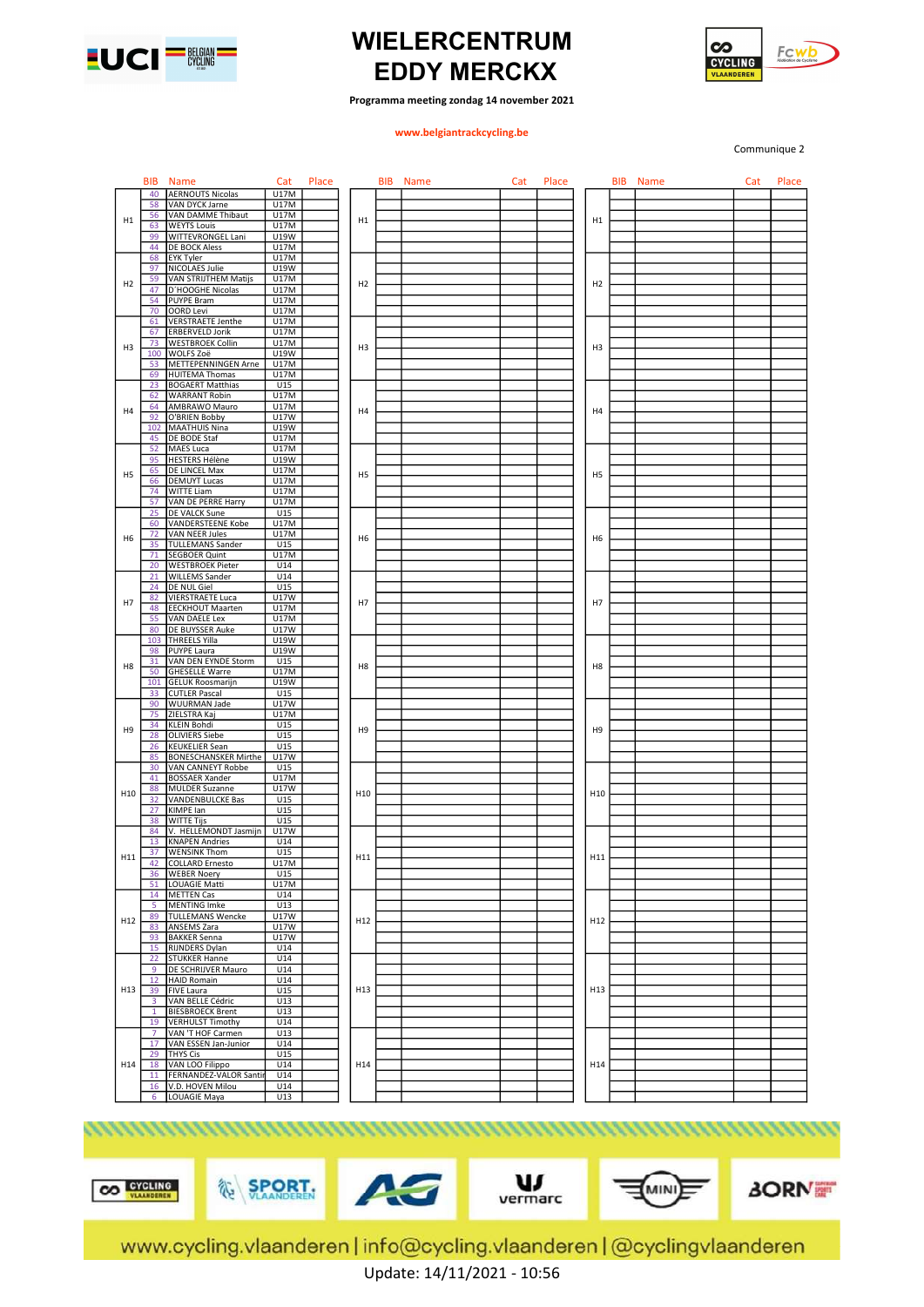



Programma meeting zondag 14 november 2021

### www.belgiantrackcycling.be

Communique 3

|                | <b>BIB</b>     | <b>Name</b>                                      | Cat         | Place          |                | <b>BIB</b>     | <b>Name</b>                 | Cat         | Place |                | <b>BIB</b> Name | Cat | Place |
|----------------|----------------|--------------------------------------------------|-------------|----------------|----------------|----------------|-----------------------------|-------------|-------|----------------|-----------------|-----|-------|
|                | 56             | VAN DAMME Thibaut                                | <b>U17M</b> | -1             |                | 56             | VAN DAMME Thibaut           | <b>U17M</b> |       |                |                 |     |       |
|                | 44             | <b>DE BOCK Aless</b>                             | U17M        | 2              |                | 44             | <b>DE BOCK Aless</b>        | U17M        |       |                |                 |     |       |
| H1             | 58             | VAN DYCK Jarne                                   | U17M        | 3              | H1             | 58             | VAN DYCK Jarne              | U17M        |       | H1             |                 |     |       |
|                | 40             | <b>AERNOUTS Nicolas</b>                          | U17M        | 4              |                | 40             | <b>AERNOUTS Nicolas</b>     | U17M        |       |                |                 |     |       |
|                | 63             | <b>WEYTS Louis</b>                               | U17M        | 5              |                | 68             | EYK Tyler                   | U17M        |       |                |                 |     |       |
|                | 99             | WITTEVRONGEL Lani                                | U19W        | 6              |                | 97             | NICOLAES Julie              | U19W        |       |                |                 |     |       |
|                | 68             | EYK Tyler                                        | U17M        | 1              |                | 63             | <b>WEYTS Louis</b>          | U17M        |       |                |                 |     |       |
|                | 97             | NICOLAES Julie                                   | U19W        | 2              |                | 99             | WITTEVRONGEL Lani           | U19W        |       |                |                 |     |       |
| H2             | 59             | VAN STRIJTHEM Matijs                             | U17M        | 3              | H2             | 59             | <b>VAN STRIJTHEM Matijs</b> | U17M        |       | H <sub>2</sub> |                 |     |       |
|                | 47             | D'HOOGHE Nicolas                                 | U17M        | 4              |                | 47             | D'HOOGHE Nicolas            | U17M        |       |                |                 |     |       |
|                | 70             | <b>OORD Levi</b>                                 | U17M        | 5              |                | 61             | <b>VERSTRAETE Jenthe</b>    | U17M        |       |                |                 |     |       |
|                | 54             | <b>PUYPE Bram</b>                                | <b>U17M</b> | 6              |                | 73             | <b>WESTBROEK Collin</b>     | U17M        |       |                |                 |     |       |
|                | 61             | <b>VERSTRAETE Jenthe</b>                         | U17M        | 1              |                | 70             | <b>OORD Levi</b>            | U17M        |       |                |                 |     |       |
|                | 73             | <b>WESTBROEK Collin</b>                          | U17M        | 2              |                | 54             | <b>PUYPE Bram</b>           | U17M        |       |                |                 |     |       |
| H <sub>3</sub> | 53             | METTEPENNINGEN Arne                              | U17M        | 3              | H <sub>3</sub> | 53             | METTEPENNINGEN Arne         | U17M        |       | H <sub>3</sub> |                 |     |       |
|                | 67             | <b>ERBERVELD Jorik</b>                           | U17M        | 4              |                | 67             | <b>ERBERVELD Jorik</b>      | U17M        |       |                |                 |     |       |
|                | 69             | <b>HUITEMA Thomas</b>                            | U17M        | 5              |                | 62             | <b>WARRANT Robin</b>        | U17M        |       |                |                 |     |       |
|                | 100            | WOLFS Zoë                                        | U19W        | 6              |                | 23             | <b>BOGAERT Matthias</b>     | U15         |       |                |                 |     |       |
|                | 62             | <b>WARRANT Robin</b>                             | U17M        | 1              |                | 69             | <b>HUITEMA Thomas</b>       | U17M        |       |                |                 |     |       |
|                | 23             | <b>BOGAERT Matthias</b>                          | U15         | 2              |                | 100            | WOLFS Zoë                   | U19W        |       |                |                 |     |       |
| H <sub>4</sub> | 45             | DE BODE Staf                                     | U17M        | 3              | H4             | 45             | DE BODE Staf                | U17M        |       | H4             |                 |     |       |
|                | 102            | <b>MAATHUIS Nina</b>                             | U19W        | 4              |                | 102            | <b>MAATHUIS Nina</b>        | U19W        |       |                |                 |     |       |
|                | 64             | AMBRAWO Mauro                                    | U17M        | 5              |                | 65             | DE LINCEL Max               | U17M        |       |                |                 |     |       |
|                | 92             | O'BRIEN Bobby                                    | <b>U17W</b> | 6              |                | 95             | <b>HESTERS Hélène</b>       | U19W        |       |                |                 |     |       |
|                | 65             | DE LINCEL Max                                    | U17M        | 1              |                | 64             | AMBRAWO Mauro               | U17M        |       |                |                 |     |       |
|                | 95             | <b>HESTERS Hélène</b>                            | U19W        | 2              |                | 92             | O'BRIEN Bobby               | U17W        |       |                |                 |     |       |
| H <sub>5</sub> | 52             | <b>MAES Luca</b>                                 | U17M        | 3              | H <sub>5</sub> | 52             | MAES Luca                   | U17M        |       | H <sub>5</sub> |                 |     |       |
|                | 57             | VAN DE PERRE Harry                               | U17M        | 4              |                | 57             | VAN DE PERRE Harry          | U17M        |       |                |                 |     |       |
|                | 66             | <b>DEMUYT Lucas</b>                              | U17M        | 5              |                | 72             | VAN NEER Jules              | U17M        |       |                |                 |     |       |
|                |                | 74 WITTE Liam                                    | U17M        | 6              |                | 71             | <b>SEGBOER Quint</b>        | U17M        |       |                |                 |     |       |
|                | 72             | <b>VAN NEER Jules</b>                            | U17M        | 1              |                | 66             | <b>DEMUYT Lucas</b>         | U17M        |       |                |                 |     |       |
|                | 71             | <b>SEGBOER Quint</b>                             | U17M        | $\overline{2}$ |                | 74             | WITTE Liam                  | U17M        |       |                |                 |     |       |
| H <sub>6</sub> | 35             | <b>TULLEMANS Sander</b>                          | U15         | 3              | H6             | 35             | <b>TULLEMANS Sander</b>     | U15         |       | H <sub>6</sub> |                 |     |       |
|                | 60             | <b>VANDERSTEENE Kobe</b>                         | U17M        | 4              |                | 60             | <b>VANDERSTEENE Kobe</b>    | U17M        |       |                |                 |     |       |
|                | 25             | DE VALCK Sune                                    | U15         | 5              |                | 80             | DE BUYSSER Auke             | U17W        |       |                |                 |     |       |
|                | 20             | <b>WESTBROEK Pieter</b>                          | U14         | 6              |                | 55             | VAN DAELE Lex               | U17M        |       |                |                 |     |       |
|                | 80             | DE BUYSSER Auke                                  | U17W        | 1              |                | 25             | DE VALCK Sune               | U15         |       |                |                 |     |       |
|                | 55             | <b>VAN DAELE Lex</b>                             | U17M        | 2              |                | 20             | <b>WESTBROEK Pieter</b>     | U14         |       |                |                 |     |       |
|                | 48             | <b>EECKHOUT Maarten</b>                          | U17M        | 3              |                | 48             | <b>EECKHOUT Maarten</b>     | U17M        |       |                |                 |     |       |
| H7             | 21             | <b>WILLEMS Sander</b>                            | U14         | 4              | H7             | 21             | <b>WILLEMS Sander</b>       | U14         |       | H7             |                 |     |       |
|                | 24             | DE NUL Giel                                      | U15         | 5              |                | 98             | <b>PUYPE Laura</b>          | U19W        |       |                |                 |     |       |
|                | 82             | <b>VIERSTRAETE Luca</b>                          | <b>U17W</b> | 6              |                | 103            | <b>THREELS Yilla</b>        | U19W        |       |                |                 |     |       |
|                | 98             | <b>PUYPE Laura</b>                               | U19W        | 1              |                | 24             | DE NUL Giel                 | U15         |       |                |                 |     |       |
|                | 103            | <b>THREELS Yilla</b>                             | U19W        | 2              |                | 82             | <b>VIERSTRAETE Luca</b>     | U17W        |       |                |                 |     |       |
|                | 33             | <b>CUTLER Pascal</b>                             | U15         | 3              |                | 33             | <b>CUTLER Pascal</b>        | U15         |       |                |                 |     |       |
| H <sub>8</sub> | 50             | <b>GHESELLE Warre</b>                            | U17M        | 4              | H8             | 50             | <b>GHESELLE Warre</b>       | U17M        |       | H <sub>8</sub> |                 |     |       |
|                | 101            | <b>GELUK Roosmarijn</b>                          | U19W        | 5              |                | 90             | WUURMAN Jade                | U17W        |       |                |                 |     |       |
|                | 31             | VAN DEN EYNDE Storm                              | U15         | 6              |                | 34             | KLEIN Bohdi                 | U15         |       |                |                 |     |       |
|                | 90             | <b>WUURMAN Jade</b>                              | U17W        | $\mathbf{1}$   |                | 101            | <b>GELUK Roosmarijn</b>     | U19W        |       |                |                 |     |       |
|                | 34             | <b>KLEIN Bohdi</b>                               | U15         | 2              |                | 31             | VAN DEN EYNDE Storm         | U15         |       |                |                 |     |       |
|                | 28             | <b>OLIVIERS Siebe</b>                            | U15         | 3              |                | 28             | <b>OLIVIERS Siebe</b>       | U15         |       |                |                 |     |       |
| H9             | 75             | ZIELSTRA Kaj                                     | U17M        | 4              | H <sub>9</sub> | 75             | ZIELSTRA Kaj                | U17M        |       | H <sub>9</sub> |                 |     |       |
|                | 26             | <b>KEUKELIER Sean</b>                            | U15         | 5              |                | 41             | <b>BOSSAER Xander</b>       | U17M        |       |                |                 |     |       |
|                | 85             | <b>BONESCHANSKER Mirthe</b>                      | U17W        | 6              |                | 88             | <b>MULDER Suzanne</b>       | U17W        |       |                |                 |     |       |
|                | 41             | <b>BOSSAER Xander</b>                            | U17M        | $\mathbf{1}$   |                | 26             | <b>KEUKELIER Sean</b>       | U15         |       |                |                 |     |       |
|                | 88             | <b>MULDER Suzanne</b>                            | U17W        | 2              |                | 85             | <b>BONESCHANSKER Mirthe</b> | U17W        |       |                |                 |     |       |
|                | 32             | VANDENBULCKE Bas                                 | U15         | 3              |                | 32             | VANDENBULCKE Bas            | U15         |       |                |                 |     |       |
| H10            | 27             | KIMPE lan                                        | U15         | 4              | H10            | 27             | KIMPE lan                   | U15         |       | H10            |                 |     |       |
|                | 30             | VAN CANNEYT Robbe                                | U15         | 5              |                | 84             | V. HELLEMONDT Jasmijn       | U17W        |       |                |                 |     |       |
|                | 38             | <b>WITTE Tijs</b>                                | U15         | 6              |                | 51             | LOUAGIE Matti               | U17M        |       |                |                 |     |       |
|                | 84             | V. HELLEMONDT Jasmijn                            | U17W        | 1              |                | 30             | VAN CANNEYT Robbe           | U15         |       |                |                 |     |       |
|                | 51             | <b>LOUAGIE Matti</b>                             | U17M        | 2              |                | 38             | WITTE Tijs                  | U15         |       |                |                 |     |       |
|                | 37             | <b>WENSINK Thom</b>                              | U15         | 3              |                | 37             | <b>WENSINK Thom</b>         | U15         |       |                |                 |     |       |
| H11            | 42             | <b>COLLARD Ernesto</b>                           | U17M        | 4              | H11            | 42             | <b>COLLARD Ernesto</b>      | U17M        |       | H11            |                 |     |       |
|                | 36             | <b>WEBER Noery</b>                               | U15         | 5              |                |                | <b>MENTING Imke</b>         | U13         |       |                |                 |     |       |
|                |                | 13 KNAPEN Andries                                | U14         | 6              |                | 14             | <b>METTEN Cas</b>           | U14         |       |                |                 |     |       |
|                | 5              | <b>MENTING Imke</b>                              | U13         | $\mathbf{1}$   |                | 36             | <b>WEBER Noery</b>          | U15         |       |                |                 |     |       |
|                | 14             | <b>METTEN Cas</b>                                | U14         | 2              |                | 13             | <b>KNAPEN Andries</b>       | U14         |       |                |                 |     |       |
|                | 83             | <b>ANSEMS Zara</b>                               | U17W        | 3              |                | 83             | ANSEMS Zara                 | U17W        |       |                |                 |     |       |
| H12            | 89             |                                                  | U17W        | 4              | H12            | 89             | <b>TULLEMANS Wencke</b>     | U17W        |       | H12            |                 |     |       |
|                | 15             | <b>TULLEMANS Wencke</b><br><b>RIJNDERS Dylan</b> | U14         | 5              |                | q              |                             | U14         |       |                |                 |     |       |
|                |                |                                                  |             |                |                |                | DE SCHRIJVER Mauro          |             |       |                |                 |     |       |
|                | 93             | <b>BAKKER Senna</b>                              | U17W        | 6              |                | $\mathbf{1}$   | <b>BIESBROECK Brent</b>     | U13         |       |                |                 |     |       |
|                | 9              | DE SCHRIJVER Mauro                               | U14         | 1              |                | 15             | RIJNDERS Dylan              | U14         |       |                |                 |     |       |
|                | $\mathbf{1}$   | <b>BIESBROECK Brent</b>                          | U13         | $\overline{2}$ |                | 93             | <b>BAKKER Senna</b>         | U17W        |       |                |                 |     |       |
|                | 3              | VAN BELLE Cédric                                 | U13         | 3              |                | 3              | VAN BELLE Cédric            | U13         |       |                |                 |     |       |
| H13            | 22             | <b>STUKKER Hanne</b>                             | U14         | 4              | H13            | 22             | <b>STUKKER Hanne</b>        | U14         |       | H13            |                 |     |       |
|                | 39             | <b>FIVE Laura</b>                                | U15         | 5              |                | 39             | <b>FIVE Laura</b>           | U15         |       |                |                 |     |       |
|                | 12             | <b>HAID Romain</b>                               | U14         | 6              |                | 18             | VAN LOO Filippo             | U14         |       |                |                 |     |       |
|                |                | 19 VERHULST Timothy                              | U14         |                |                | $\overline{7}$ | VAN 'T HOF Carmen           | U13         |       |                |                 |     |       |
|                |                | 18 VAN LOO Filippo                               | U14         | $\mathbf{1}$   |                | 12             | <b>HAID Romain</b>          | U14         |       |                |                 |     |       |
|                | $\overline{7}$ | VAN 'T HOF Carmen                                | U13         | $\overline{2}$ |                | 19             | <b>VERHULST Timothy</b>     | U14         |       |                |                 |     |       |
|                | 11             | FERNANDEZ-VALOR Santi                            | U14         | 3              |                | 11             | FERNANDEZ-VALOR Santi       | U14         |       |                |                 |     |       |
| H14            | 6              | LOUAGIE Maya                                     | U13         | 4              | H14            | 6              | LOUAGIE Maya                | U13         |       | H14            |                 |     |       |
|                | 16             | V.D. HOVEN Milou                                 | U14         | 5              |                | 16             | V.D. HOVEN Milou            | U14         |       |                |                 |     |       |
|                | 29             | <b>THYS Cis</b>                                  | U15         | 6              |                | 29             | <b>THYS Cis</b>             | U15         |       |                |                 |     |       |
|                | 17             | VAN ESSEN Jan-Junior                             | U14         | 7              |                | 17             | VAN ESSEN Jan-Junior        | U14         |       |                |                 |     |       |







 $\mathbf{u}$ 





www.cycling.vlaanderen | info@cycling.vlaanderen | @cyclingvlaanderen Update: 14/11/2021 - 11:58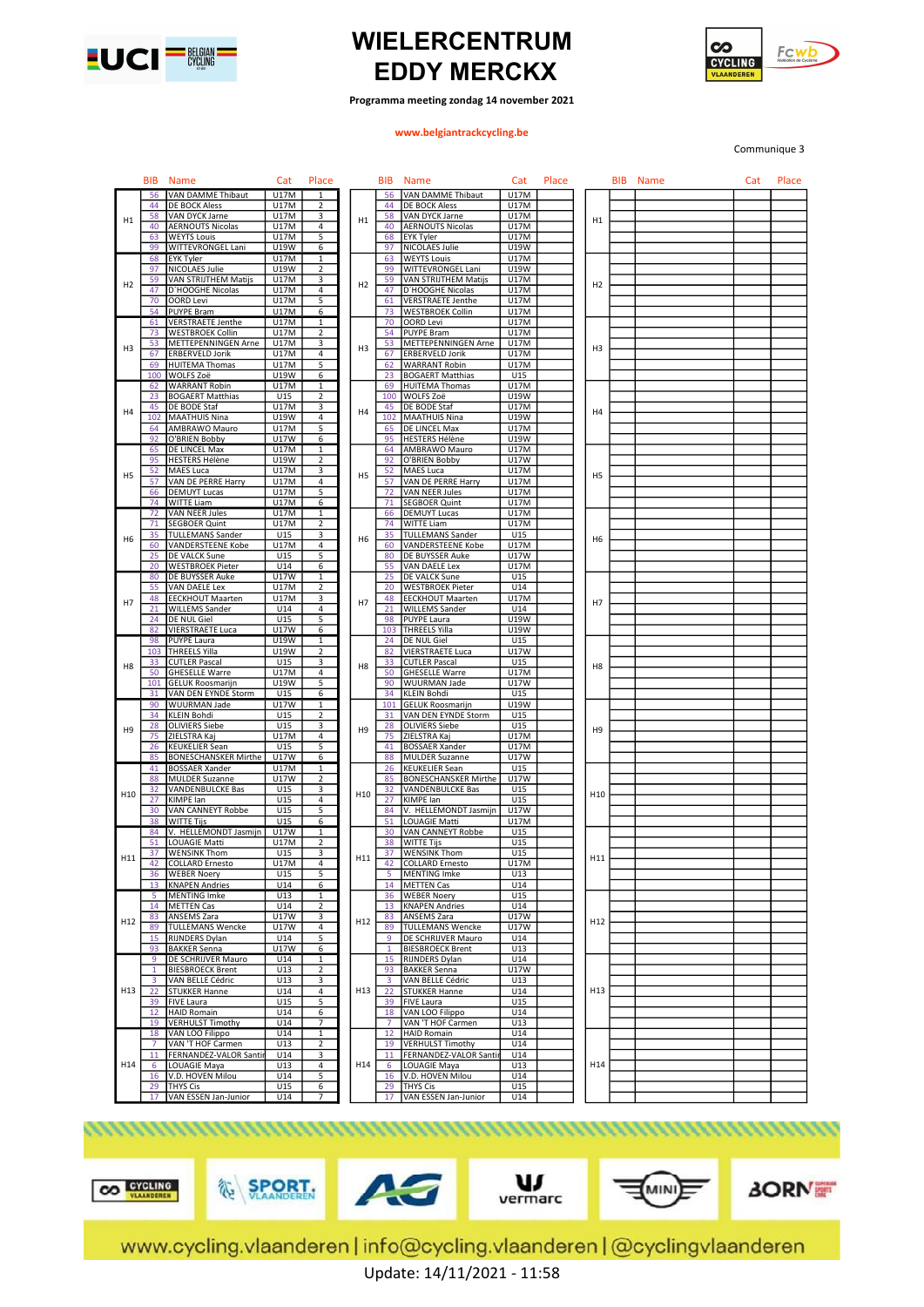



Programma meeting zondag 14 november 2021

#### www.belgiantrackcycling.be

Communique 4

|                | BIB             | <b>Name</b>                 | Cat         | Place                   |                | <b>BIB</b> | <b>Name</b>                 | Cat         | Place                   |                 | BIB             | <b>Name</b>                 | Cat         | Place |
|----------------|-----------------|-----------------------------|-------------|-------------------------|----------------|------------|-----------------------------|-------------|-------------------------|-----------------|-----------------|-----------------------------|-------------|-------|
|                | 56              | VAN DAMME Thibaut           | <b>U17M</b> | 1                       |                | 68         | <b>EYK Tyler</b>            | <b>U17M</b> | 1                       |                 | 68              | <b>EYK Tyler</b>            | <b>U17M</b> |       |
|                | 44              |                             | U17M        |                         |                | 58         | VAN DYCK Jarne              | U17M        | 2                       |                 | 58              |                             | <b>U17M</b> |       |
|                |                 | DE BOCK Aless               |             | 2                       |                |            |                             |             |                         |                 |                 | VAN DYCK Jarne              |             |       |
| H1             | 58              | VAN DYCK Jarne              | U17M        | 3                       | H1             | 44         | <b>DE BOCK Aless</b>        | U17M        | 3                       | H1              | 44              | <b>DE BOCK Aless</b>        | <b>U17M</b> |       |
|                | 40              | <b>AERNOUTS Nicolas</b>     | U17M        | 4                       |                | 40         | <b>AERNOUTS Nicolas</b>     | U17M        | 4                       |                 | 40              | <b>AERNOUTS Nicolas</b>     | <b>U17M</b> |       |
|                | 63              | <b>WEYTS Louis</b>          | U17M        | 5                       |                | 97         | NICOLAES Julie              | U19W        | 5                       |                 | 73              | <b>WESTBROEK Collin</b>     | <b>U17M</b> |       |
|                | 99              | WITTEVRONGEL Lani           | U19W        | 6                       |                | 56         | VAN DAMME Thibaut           | U17M        | 6                       |                 | 59              | VAN STRIJTHEM Matijs        | <b>U17M</b> |       |
|                | 68              | <b>EYK Tyler</b>            | U17M        | $\mathbf{1}$            |                | 73         | <b>WESTBROEK Collin</b>     | U17M        | $\mathbf{1}$            |                 | 97              | NICOLAES Julie              | <b>U19W</b> |       |
|                |                 |                             |             |                         |                |            |                             |             |                         |                 |                 |                             |             |       |
|                | 97              | NICOLAES Julie              | U19W        | $\overline{\mathbf{c}}$ |                | 59         | VAN STRIJTHEM Matijs        | U17M        | $\overline{2}$          |                 | 56              | VAN DAMME Thibaut           | <b>U17M</b> |       |
| H <sub>2</sub> | 59              | VAN STRIJTHEM Matijs        | U17M        | 3                       | H <sub>2</sub> | 99         | WITTEVRONGEL Lani           | U19W        | 3                       | H2              | 99              | WITTEVRONGEL Lani           | <b>U19W</b> |       |
|                | 47              | D'HOOGHE Nicolas            | U17M        | 4                       |                | 47         | D'HOOGHE Nicolas            | U17M        | 4                       |                 | 47              | D'HOOGHE Nicolas            | <b>U17M</b> |       |
|                | 70              | <b>OORD Levi</b>            | U17M        | 5                       |                | 63         | <b>WEYTS Louis</b>          | <b>U17M</b> | 5                       |                 | 70              | <b>OORD Levi</b>            | <b>U17M</b> |       |
|                | 54              |                             | U17M        |                         |                | 61         |                             |             |                         |                 |                 |                             | <b>U17M</b> |       |
|                |                 | <b>PUYPE Bram</b>           |             | 6                       |                |            | <b>VERSTRAETE Jenthe</b>    | U17M        | 6                       |                 | 67              | <b>ERBERVELD Jorik</b>      |             |       |
|                | 61              | <b>VERSTRAETE Jenthe</b>    | U17M        | 1                       |                | 70         | <b>OORD Levi</b>            | U17M        | 1                       |                 | 63              | <b>WEYTS Louis</b>          | <b>U17M</b> |       |
|                | 73              | <b>WESTBROEK Collin</b>     | U17M        | $\overline{\mathbf{2}}$ |                | 67         | <b>ERBERVELD Jorik</b>      | U17M        | 2                       |                 | 61              | <b>VERSTRAETE Jenthe</b>    | <b>U17M</b> |       |
|                | 53              | METTEPENNINGEN Arne         | U17M        | 3                       |                | 53         | METTEPENNINGEN Arne         | U17M        | 3                       |                 | 53              | METTEPENNINGEN Arne         | <b>U17M</b> |       |
| H <sub>3</sub> | 67              | <b>ERBERVELD Jorik</b>      | U17M        | 4                       | H <sub>3</sub> | 54         | <b>PUYPE Bram</b>           | U17M        | 4                       | H <sub>3</sub>  | 54              | <b>PUYPE Bram</b>           | <b>U17M</b> |       |
|                | 69              | <b>HUITEMA Thomas</b>       | U17M        | 5                       |                | 23         | <b>BOGAERT Matthias</b>     | U15         | 5                       |                 | 65              | DE LINCEL Max               | <b>U17M</b> |       |
|                |                 |                             |             |                         |                |            |                             |             |                         |                 |                 |                             |             |       |
|                | 100             | WOLFS Zoë                   | U19W        | 6                       |                | 62         | <b>WARRANT Robin</b>        | U17M        | 6                       |                 | 69              | <b>HUITEMA Thomas</b>       | <b>U17M</b> |       |
|                | 62              | <b>WARRANT Robin</b>        | U17M        | 1                       |                | 65         | DE LINCEL Max               | U17M        | 1                       |                 | 23              | <b>BOGAERT Matthias</b>     | U15         |       |
|                | 23              | <b>BOGAERT Matthias</b>     | U15         | 2                       |                | 69         | <b>HUITEMA Thomas</b>       | U17M        | $\overline{\mathbf{c}}$ |                 | 62              | <b>WARRANT Robin</b>        | <b>U17M</b> |       |
|                | 45              | DE BODE Staf                | U17M        | 3                       |                | 95         | <b>HESTERS Hélène</b>       | U19W        | 3                       |                 | 95              | <b>HESTERS Hélène</b>       | <b>U19W</b> |       |
| H4             | 102             | <b>MAATHUIS Nina</b>        | U19W        | 4                       | H <sub>4</sub> | 45         | DE BODE Staf                | U17M        | $\overline{4}$          | H4              | 45              | <b>DE BODE Staf</b>         | <b>U17M</b> |       |
|                |                 |                             |             |                         |                |            |                             |             |                         |                 |                 |                             |             |       |
|                | 64              | AMBRAWO Mauro               | U17M        | 5                       |                | 102        | <b>MAATHUIS Nina</b>        | U19W        | 5                       |                 | 52              | <b>MAES Luca</b>            | <b>U17M</b> |       |
|                | 92              | O'BRIEN Bobby               | <b>U17W</b> | 6                       |                | 100        | WOLFS Zoë                   | U19W        | 6                       |                 | 64              | AMBRAWO Mauro               | <b>U17M</b> |       |
|                | 65              | DE LINCEL Max               | <b>U17M</b> | $\mathbf{1}$            |                | 52         | <b>MAES Luca</b>            | U17M        | $\mathbf{1}$            |                 | 102             | <b>MAATHUIS Nina</b>        | <b>U19W</b> |       |
|                | 95              | <b>HESTERS Hélène</b>       | U19W        | 2                       |                | 64         | AMBRAWO Mauro               | U17M        | 2                       |                 | 100             | WOLFS Zoë                   | <b>U19W</b> |       |
|                | 52              | MAES Luca                   | U17M        | 3                       |                | 57         | VAN DE PERRE Harry          | U17M        | 3                       |                 | 57              | VAN DE PERRE Harry          | <b>U17M</b> |       |
| H <sub>5</sub> | 57              | VAN DE PERRE Harry          | U17M        | 4                       | H <sub>5</sub> | 72         | <b>VAN NEER Jules</b>       | U17M        | 4                       | H <sub>5</sub>  | 72              | <b>VAN NEER Jules</b>       | <b>U17M</b> |       |
|                |                 |                             |             |                         |                |            |                             |             |                         |                 |                 |                             | <b>U17M</b> |       |
|                | 66              | <b>DEMUYT Lucas</b>         | U17M        | 5                       |                | 71         | <b>SEGBOER Quint</b>        | U17M        | 5                       |                 | 74              | <b>WITTE Liam</b>           |             |       |
|                | 74              | <b>WITTE Liam</b>           | U17M        | 6                       |                | 92         | O'BRIEN Bobby               | U17W        | 6                       |                 | 55              | <b>VAN DAELE Lex</b>        | <b>U17M</b> |       |
|                | 72              | <b>VAN NEER Jules</b>       | <b>U17M</b> | $\mathbf{1}$            |                | 74         | <b>WITTE Liam</b>           | <b>U17M</b> | $\mathbf{1}$            |                 | 71              | <b>SEGBOER Quint</b>        | <b>U17M</b> |       |
|                | 71              | <b>SEGBOER Quint</b>        | U17M        | 2                       |                | 55         | VAN DAELE Lex               | U17M        | 2                       |                 | 92              | O'BRIEN Bobby               | <b>U17W</b> |       |
|                | 35              | <b>TULLEMANS Sander</b>     | U15         | 3                       |                | 35         | <b>TULLEMANS Sander</b>     | U15         | 3                       |                 | 35              | <b>TULLEMANS Sander</b>     | U15         |       |
| H <sub>6</sub> | 60              | <b>VANDERSTEENE Kobe</b>    | U17M        | 4                       | H <sub>6</sub> | 60         | VANDERSTEENE Kobe           | U17M        | 4                       | H <sub>6</sub>  | 60              | VANDERSTEENE Kobe           | <b>U17M</b> |       |
|                |                 |                             |             |                         |                |            |                             |             |                         |                 |                 |                             |             |       |
|                | 25              | DE VALCK Sune               | U15         | 5                       |                | 66         | <b>DEMUYT Lucas</b>         | U17M        | 5                       |                 | 25              | <b>DE VALCK Sune</b>        | U15         |       |
|                | 20              | <b>WESTBROEK Pieter</b>     | U14         | 6                       |                | 80         | DE BUYSSER Auke             | U17W        | 6                       |                 | 98              | <b>PUYPE Laura</b>          | <b>U19W</b> |       |
|                | 80              | DE BUYSSER Auke             | U17W        | $\mathbf{1}$            |                | 25         | <b>DE VALCK Sune</b>        | U15         | $\mathbf{1}$            |                 | 66              | <b>DEMUYT Lucas</b>         | <b>U17M</b> |       |
|                | 55              | VAN DAELE Lex               | U17M        | 2                       |                | 98         | PUYPE Laura                 | <b>U19W</b> | $\overline{2}$          |                 | 80              | <b>DE BUYSSER Auke</b>      | <b>U17W</b> |       |
|                | 48              | <b>EECKHOUT Maarten</b>     | U17M        | 3                       |                | 21         | <b>WILLEMS Sander</b>       | U14         | 3                       |                 | 21              | <b>WILLEMS Sander</b>       | U14         |       |
| H7             |                 | <b>WILLEMS Sander</b>       | U14         | 4                       | H7             |            |                             | U14         | 4                       | H7              |                 |                             | U14         |       |
|                | 21              |                             |             |                         |                | 20         | <b>WESTBROEK Pieter</b>     |             |                         |                 | 20              | <b>WESTBROEK Pieter</b>     |             |       |
|                | 24              | DE NUL Giel                 | U15         | 5                       |                | 48         | <b>EECKHOUT Maarten</b>     | U17M        | 5                       |                 | 82              | <b>VIERSTRAETE Luca</b>     | <b>U17W</b> |       |
|                | 82              | <b>VIERSTRAETE Luca</b>     | U17W        | 6                       |                | 103        | <b>THREELS Yilla</b>        | U19W        | 6                       |                 | 90              | WUURMAN Jade                | <b>U17W</b> |       |
|                | 98              | <b>PUYPE Laura</b>          | U19W        | $\mathbf{1}$            |                | 82         | VIERSTRAETE Luca            | U17W        | 1                       |                 | 48              | <b>EECKHOUT Maarten</b>     | <b>U17M</b> |       |
|                | 103             | <b>THREELS Yilla</b>        | U19W        | $\overline{\mathbf{2}}$ |                | 90         | WUURMAN Jade                | U17W        | 2                       |                 | 103             | <b>THREELS Yilla</b>        | <b>U19W</b> |       |
|                | 33              | <b>CUTLER Pascal</b>        | U15         | 3                       |                | 33         | <b>CUTLER Pascal</b>        | U15         | 3                       |                 | 33              | <b>CUTLER Pascal</b>        | U15         |       |
| H <sub>8</sub> |                 |                             |             |                         | H <sub>8</sub> |            |                             |             |                         | H <sub>8</sub>  |                 |                             |             |       |
|                | 50              | <b>GHESELLE Warre</b>       | U17M        | 4                       |                | 24         | DE NUL Giel                 | U15         | 4                       |                 | 24              | <b>DE NUL Giel</b>          | U15         |       |
|                | 101             | <b>GELUK Roosmarijn</b>     | U19W        | 5                       |                | 34         | <b>KLEIN Bohdi</b>          | U15         | 5                       |                 | 41              | <b>BOSSAER Xander</b>       | U17M        |       |
|                | 31              | VAN DEN EYNDE Storm         | U15         | 6                       |                | 50         | <b>GHESELLE Warre</b>       | <b>U17M</b> | 6                       |                 | 28              | <b>OLIVIERS Siebe</b>       | U15         |       |
|                | 90              | <b>WUURMAN Jade</b>         | <b>U17W</b> | $\mathbf{1}$            |                | 41         | <b>BOSSAER Xander</b>       | <b>U17M</b> | $\mathbf 1$             |                 | 34              | <b>KLEIN Bohdi</b>          | U15         |       |
|                | 34              | <b>KLEIN Bohdi</b>          | U15         | $\overline{\mathbf{c}}$ |                | 28         | <b>OLIVIERS Siebe</b>       | U15         | $\overline{2}$          |                 | 50              | <b>GHESELLE Warre</b>       | <b>U17M</b> |       |
|                | 28              | <b>OLIVIERS Siebe</b>       | U15         | 3                       |                | 75         | ZIELSTRA Kaj                | U17M        | 3                       |                 | 75              | ZIELSTRA Kaj                | <b>U17M</b> |       |
| H <sub>9</sub> |                 |                             |             |                         | H <sub>9</sub> |            |                             |             |                         | H <sub>9</sub>  |                 |                             |             |       |
|                | 75              | ZIELSTRA Kaj                | U17M        | 4                       |                | 101        | <b>GELUK Roosmarijn</b>     | U19W        | 4                       |                 | 101             | <b>GELUK Roosmarijn</b>     | <b>U19W</b> |       |
|                | 26              | <b>KEUKELIER Sean</b>       | U15         | 5                       |                | 31         | VAN DEN EYNDE Storm         | U15         | 5                       |                 | 27              | KIMPE lan                   | U15         |       |
|                | 85              | <b>BONESCHANSKER Mirthe</b> | U17W        | 6                       |                | 88         | <b>MULDER Suzanne</b>       | U17W        | 6                       |                 | 51              | LOUAGIE Matti               | <b>U17M</b> |       |
|                | 41              | <b>BOSSAER Xander</b>       | U17M        | $\mathbf{1}$            |                | 27         | KIMPE lan                   | U15         | 1                       |                 | 31              | VAN DEN EYNDE Storm         | U15         |       |
|                | 88              | <b>MULDER Suzanne</b>       | U17W        | $\overline{\mathbf{c}}$ |                | 51         | OUAGIE Matti                | U17M        | $\overline{c}$          |                 | 88              | <b>MULDER Suzanne</b>       | <b>U17W</b> |       |
|                | 32              | <b>VANDENBULCKE Bas</b>     | U15         | 3                       |                | 85         | <b>BONESCHANSKER Mirthe</b> | U17W        | 3                       |                 | 85              | <b>BONESCHANSKER Mirthe</b> | <b>U17W</b> |       |
| H10            | 27              | KIMPE lan                   | U15         | 4                       | H10            | 32         | VANDENBULCKE Bas            | U15         | 4                       | H <sub>10</sub> | 32              | VANDENBULCKE Bas            | U15         |       |
|                |                 |                             |             |                         |                |            |                             |             |                         |                 |                 |                             |             |       |
|                | 30              | VAN CANNEYT Robbe           | U15         | 5                       |                | 84         | V. HELLEMONDT Jasmijn       | U17W        | 5                       |                 | 42              | <b>COLLARD Ernesto</b>      | <b>U17M</b> |       |
|                | 38              | <b>WITTE Tiis</b>           | U15         | 6                       |                | 26         | <b>KEUKELIER Sean</b>       | U15         | 6                       |                 | 5               | <b>MENTING Imke</b>         | U13         |       |
|                | 84              | V. HELLEMONDT Jasmijn       | <b>U17W</b> | 1                       |                | 42         | <b>COLLARD Ernesto</b>      | <b>U17M</b> | 1                       |                 | 84              | V. HELLEMONDT Jasmijn       | <b>U17W</b> |       |
|                | 51              | <b>LOUAGIE Matti</b>        | U17M        | 2                       |                | 5          | <b>MENTING Imke</b>         | U13         | 2                       |                 | 26              | <b>KEUKELIER Sean</b>       | U15         |       |
|                | 37              | <b>WENSINK Thom</b>         | U15         | 3                       |                | 30         | VAN CANNEYT Robbe           | U15         | 3                       |                 | 30              | VAN CANNEYT Robbe           | U15         |       |
| H11            | 42              | <b>COLLARD Ernesto</b>      | U17M        | 4                       | H11            | 37         | <b>WENSINK Thom</b>         | U15         | 4                       | H11             | 37              | <b>WENSINK Thom</b>         | U15         |       |
|                |                 |                             |             |                         |                |            |                             |             |                         |                 |                 |                             |             |       |
|                | 36.             | <b>WEBER Noery</b>          | U15         | 5                       |                |            | 14   METTEN Cas             | U14         | 5                       |                 |                 | 13 KNAPEN Andries           | U14         |       |
|                |                 | 13 KNAPEN Andries           | U14         | 6                       |                | 38         | <b>WITTE Tijs</b>           | U15         | 6                       |                 | $\mathbf{1}$    | <b>BIESBROECK Brent</b>     | U13         |       |
|                | 5               | <b>MENTING Imke</b>         | U13         | 1                       |                | 13         | <b>KNAPEN Andries</b>       | U14         | 1                       |                 | 14              | <b>METTEN Cas</b>           | U14         |       |
|                | 14              | <b>METTEN Cas</b>           | U14         | 2                       |                | 1          | <b>BIESBROECK Brent</b>     | U13         | 2                       |                 | 38              | <b>WITTE Tijs</b>           | U15         |       |
|                | 83              | <b>ANSEMS Zara</b>          | U17W        | 3                       |                | 89         | <b>TULLEMANS Wencke</b>     | <b>U17W</b> | 3                       |                 | 89              | <b>TULLEMANS Wencke</b>     | <b>U17W</b> |       |
| H12            | 89              | <b>TULLEMANS Wencke</b>     | U17W        | 4                       | H12            | 36         | <b>WEBER Noery</b>          | U15         | 4                       | H12             | 36              | <b>WEBER Noery</b>          | U15         |       |
|                | 15              | <b>RIJNDERS Dylan</b>       | U14         | 5                       |                | 9          | DE SCHRIJVER Mauro          | U14         | 5                       |                 | 15              | RIJNDERS Dylan              | U14         |       |
|                |                 |                             |             |                         |                |            |                             |             |                         |                 |                 |                             |             |       |
|                | 93              | <b>BAKKER Senna</b>         | U17W        | 6                       |                | 83         | <b>ANSEMS Zara</b>          | U17W        | 6                       |                 | 18              | VAN LOO Filippo             | U14         |       |
|                | 9               | DE SCHRIJVER Mauro          | U14         | $\mathbf{1}$            |                | 15         | RIJNDERS Dylan              | U14         | 1                       |                 | 9               | DE SCHRIJVER Mauro          | U14         |       |
|                | $\mathbf{1}$    | <b>BIESBROECK Brent</b>     | U13         | 2                       |                | 18         | VAN LOO Filippo             | U14         | $\overline{\mathbf{c}}$ |                 | 83              | ANSEMS Zara                 | <b>U17W</b> |       |
|                | 3               | VAN BELLE Cédric            | U13         | 3                       |                | 3          | VAN BELLE Cédric            | U13         | 3                       |                 | 3               | VAN BELLE Cédric            | U13         |       |
| H13            | 22              | <b>STUKKER Hanne</b>        | U14         | 4                       | H13            | 39         | <b>FIVE Laura</b>           | U14         | 4                       | H13             | 39              | <b>FIVE Laura</b>           | U14         |       |
|                | 39              | <b>FIVE Laura</b>           |             | 5                       |                | 93         |                             |             |                         |                 | 93              |                             |             |       |
|                |                 |                             | U14         |                         |                |            | <b>BAKKER Senna</b>         | U17W        | 5                       |                 |                 | <b>BAKKER Senna</b>         | <b>U17W</b> |       |
|                | 12 <sup>2</sup> | <b>HAID Romain</b>          | U14         | 6                       |                |            | VAN 'T HOF Carmen           | U13         | 6                       |                 | 12 <sup>2</sup> | <b>HAID Romain</b>          | U14         |       |
|                | 19              | <b>VERHULST Timothy</b>     | U14         | 7                       |                | 22         | <b>STUKKER Hanne</b>        | U14         | 7                       |                 | 19              | <b>VERHULST Timothy</b>     | U14         |       |
|                | 18              | VAN LOO Filippo             | U14         | $1\,$                   |                | 12         | <b>HAID Romain</b>          | U14         | $\mathbf{1}$            |                 | 7               | VAN 'T HOF Carmen           | U13         |       |
|                |                 | VAN 'T HOF Carmen           | U13         | 2                       |                | 19         | <b>VERHULST Timothy</b>     | U14         | $\mathbf 2$             |                 | 22              | <b>STUKKER Hanne</b>        | U14         |       |
|                | 11              | FERNANDEZ-VALOR Santir      | U14         | 3                       |                | 16         | V.D. HOVEN Milou            | U14         | 3                       |                 | 16              | V.D. HOVEN Milou            | U14         |       |
| H14            |                 |                             |             |                         | H14            |            |                             |             |                         | H14             |                 | FERNANDEZ-VALOR Santir      |             |       |
|                | 6               | LOUAGIE Maya                | U12         | 4                       |                | 11         | FERNANDEZ-VALOR Santi       | U14         | 4                       |                 | 11              |                             | U14         |       |
|                | 16              | V.D. HOVEN Milou            | U14         | 5                       |                | 29         | THYS Cis                    | U15         | 5                       |                 | 29              | THYS Cis                    | U15         |       |
|                | 29              | <b>THYS Cis</b>             | U15         | 6                       |                | 6          | LOUAGIE Maya                | U12         | 6                       |                 | 6               | LOUAGIE Maya                | U12         |       |
|                | 17              | VAN ESSEN Jan-Junior        | U14         | $\overline{7}$          |                | 17         | VAN ESSEN Jan-Junior        | U14         | 7                       |                 | 17              | VAN ESSEN Jan-Junior        | U14         |       |
|                |                 |                             |             |                         |                |            |                             |             |                         |                 |                 |                             |             |       |
|                |                 |                             |             |                         |                |            |                             |             |                         |                 |                 |                             |             |       |













www.cycling.vlaanderen | info@cycling.vlaanderen | @cyclingvlaanderen Update: 14/11/2021 - 13:13